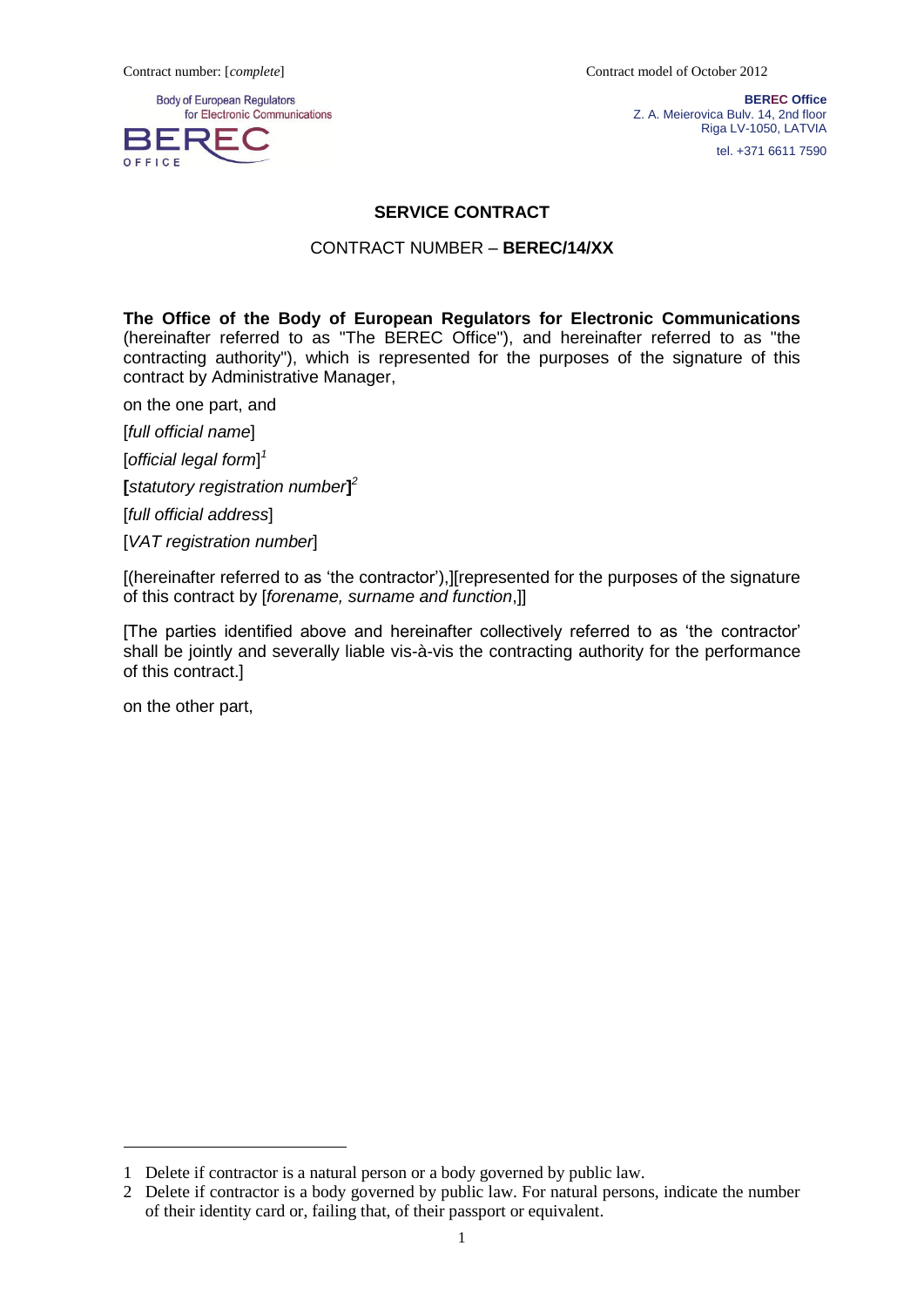## HAVE AGREED

to the **special conditions,** the **general conditions for service contracts** and the following annexes:

- **Annex I –** Tender specifications (reference No [*complete*] of [*insert date*])
- **Annex II** Contractor's tender (reference No [*complete*] of [*insert date*])

[*Other annexes*]

which form an integral part of this contract (hereinafter referred to as "the contract").

- The terms set out in the special conditions shall take precedence over those in the other parts of the contract.
- The terms set out in the general conditions shall take precedence over those in the annexes.
- The terms set out in the tender specifications (Annex I) shall take precedence over those in the tender (Annex II).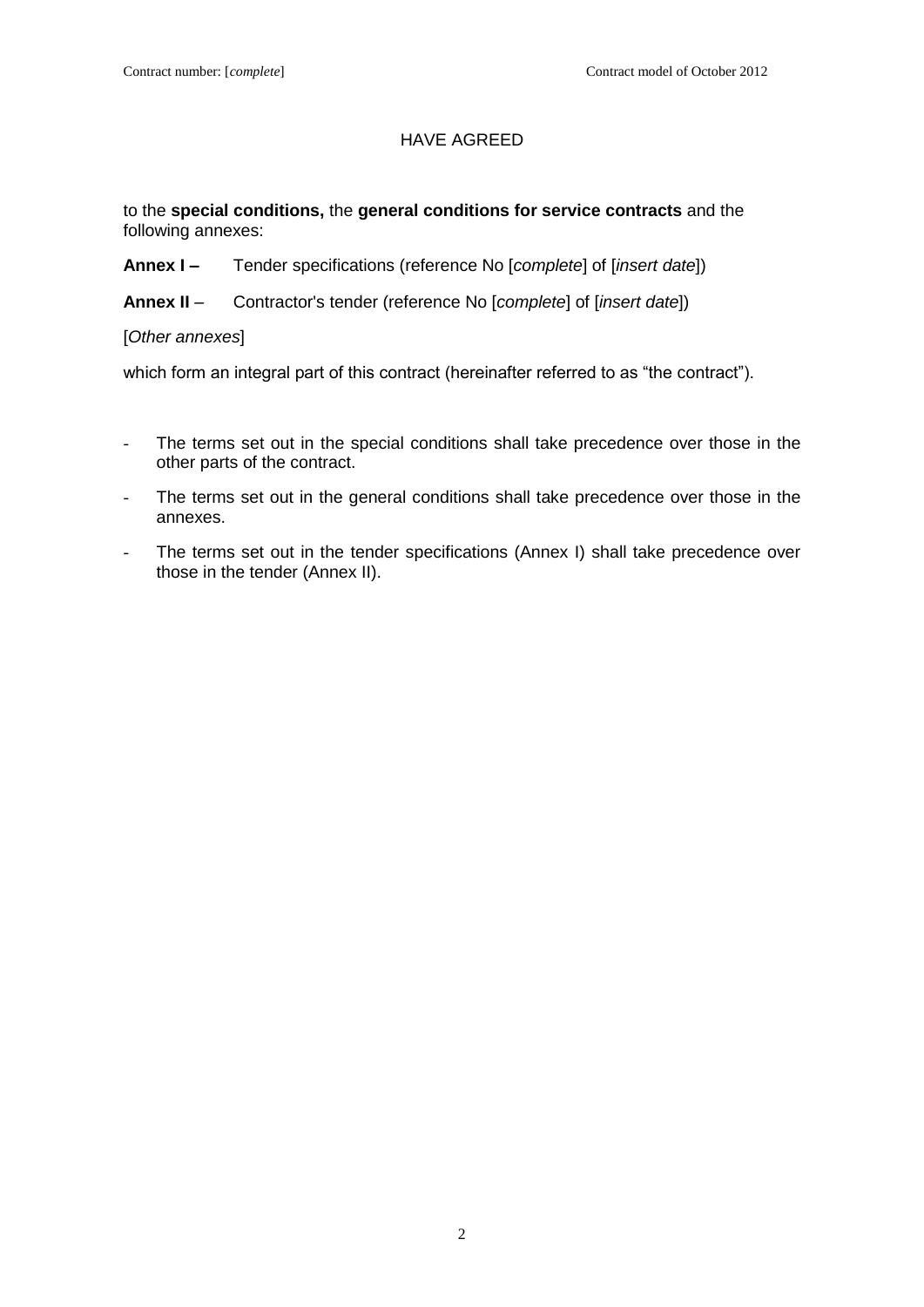## **I – SPECIAL CONDITIONS**

## **ARTICLE I.1 – SUBJECT MATTER**

## **I.1.1** The subject matter of the contract is *THE VALUE OF NETWORK NEUTRALITY TO EUROPEAN CONSUMERS*.

**I.1.2** The contractor shall execute the tasks assigned to it in accordance with the tender specifications annexed to the contract (Annex I).

## **ARTICLE I.2 – ENTRY INTO FORCE AND DURATION**

- **I.2.1** The contract shall enter into force [on the date on which it is signed by the last party]*<sup>3</sup>* [on [*insert date*] if it has already been signed by both parties].
- **I.2.2** Under no circumstances may performance commence before the date on which the contract enters into force.
- **I.2.3** The duration of the execution of the tasks shall not exceed 7 months. Unless otherwise specified, all periods specified in the contract are calculated in calendar days. Execution of the tasks shall start from [the date of entry into force of the contract] [*insert date*].

The period of execution of the tasks may be extended only with the express written agreement of the parties before the expiration of such period.

## **ARTICLE I.3 –PRICE**

**I.3.1** On the condition that the necessary funding is available from the BEREC Office's budget, the fixed total amount to be paid by the contracting authority under the contract shall be EUR [*amount in figures and in words*] covering all tasks executed.

### **ARTICLE I.4 – PAYMENT ARRANGEMENTS**

### **I.4. Interim payment**

The contractor shall submit an invoice for an interim payment […] equal to 25 % of the total amount referred to in Article I.3.1. The submission of the invoice may follow after the approval by the contracting authority (referred to in Article 6.1 of the tender specifications) of the Final study report of stage A, referred to in Article 5.1.1 of the tender specifications.

The contractor shall submit an invoice for interim payment […] equal to 25 % of the total amount referred to in Article I.3.1. The submission of the invoice may follow after the approval by the contracting authority (referred to in Article 6.1 of the tender specifications) of the Final study report of stage B, referred to in Article 5.1.2 of the tender specifications.

## **I.4. Payment of the balance**

 $\overline{a}$ 

<sup>3</sup> As a rule the contracting authority signs last. In this case, the contractor should be duly informed of the date on which the contract enters into force (date of signature by the contracting authority).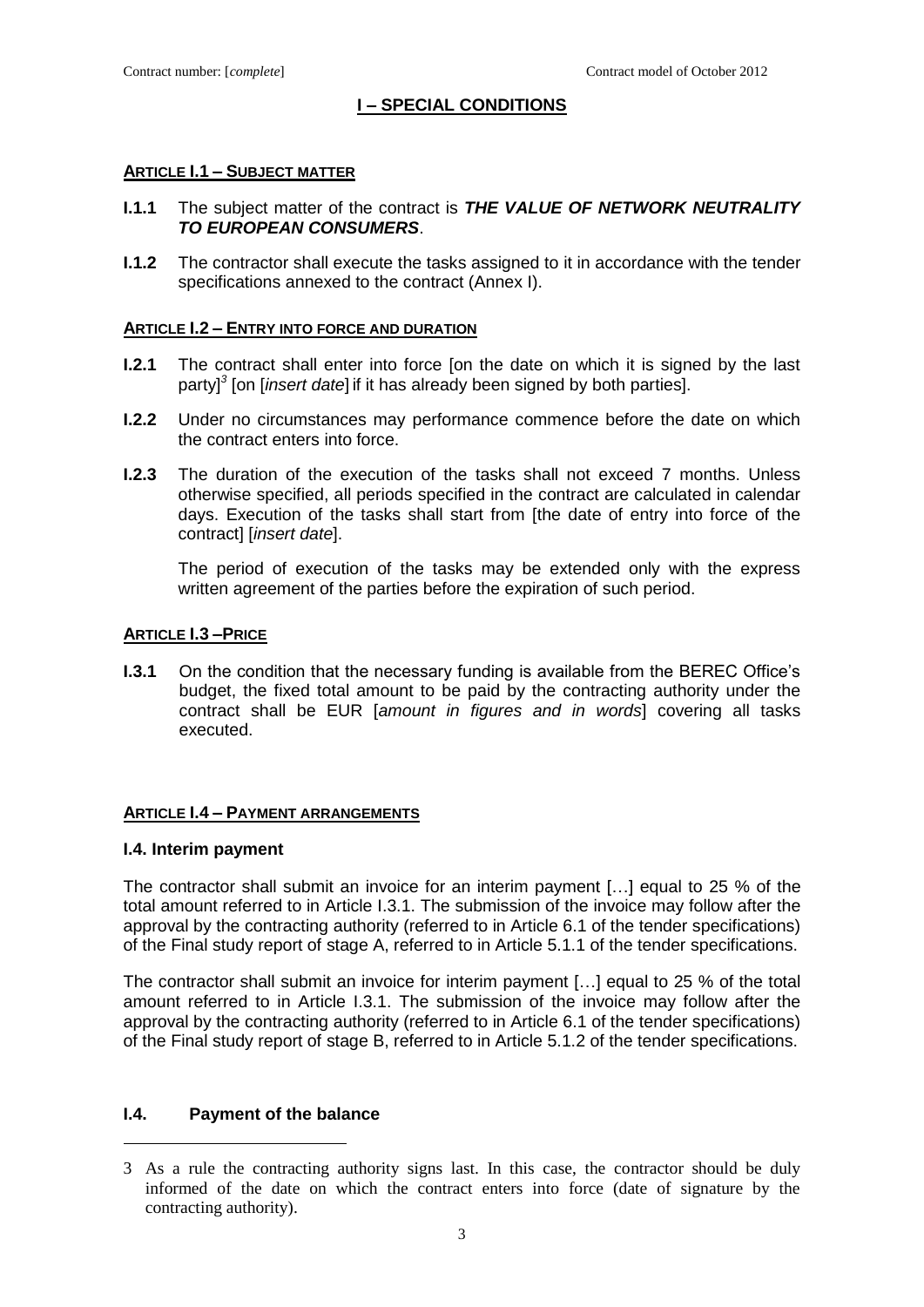The contractor shall submit an invoice for payment of the balance after the approval by the contracting authority (referred to in Article 6.1 of the tender specifications) of the Final study report of stage C, referred to in Article 5.1.3 of the tender specifications.

The BEREC Office shall make the payment within 60 (sixty) days from receipt of the invoice.

The invoice shall be accompanied by the final report or any other document in accordance with the tender specifications. The BEREC Office shall have 14 (fourteen) days from the receipt of the report to approve it, to reject it or to request additional information, and the Contractor shall have 10 (ten) days in which to submit additional information or corrections, a new final report or other documents if it is required by the BEREC Office.

Provided the progress report has been approved, the BEREC Office shall have 60 (sixty) days from the date of the approval of the relevant invoice to execute the payment of the balance.

## **ARTICLE I.5 – BANK ACCOUNT**

Payments shall be made to the contractor's bank account denominated in [euro][*insert local currency where the receiving country does not allow transactions in EUR*], identified as follows:

Name of bank:

Full address of branch:

Exact designation of account holder:

Full account number including [bank] codes:

 $[IBAN<sup>4</sup> code.]$ 

### **ARTICLE I.6 – COMMUNICATION DETAILS AND DATA CONTROLLER**

For the purpose of Article II.6, the data controller shall be [*insert name of entity*].

Communications shall be sent to the following addresses:

### Contracting authority:

Mr **Laszlo KASA** Senior Programme Manager BEREC Office Z. A. Meierovica Bulv. 14, 2nd floor Riga LV-1050, LATVIA Email: pm@berec.europa.eu

Contractor: [*Full name*] **[***Function***] [***Company name***] [***Full official address***]**

-

BIC or SWIFT code for countries with no IBAN code.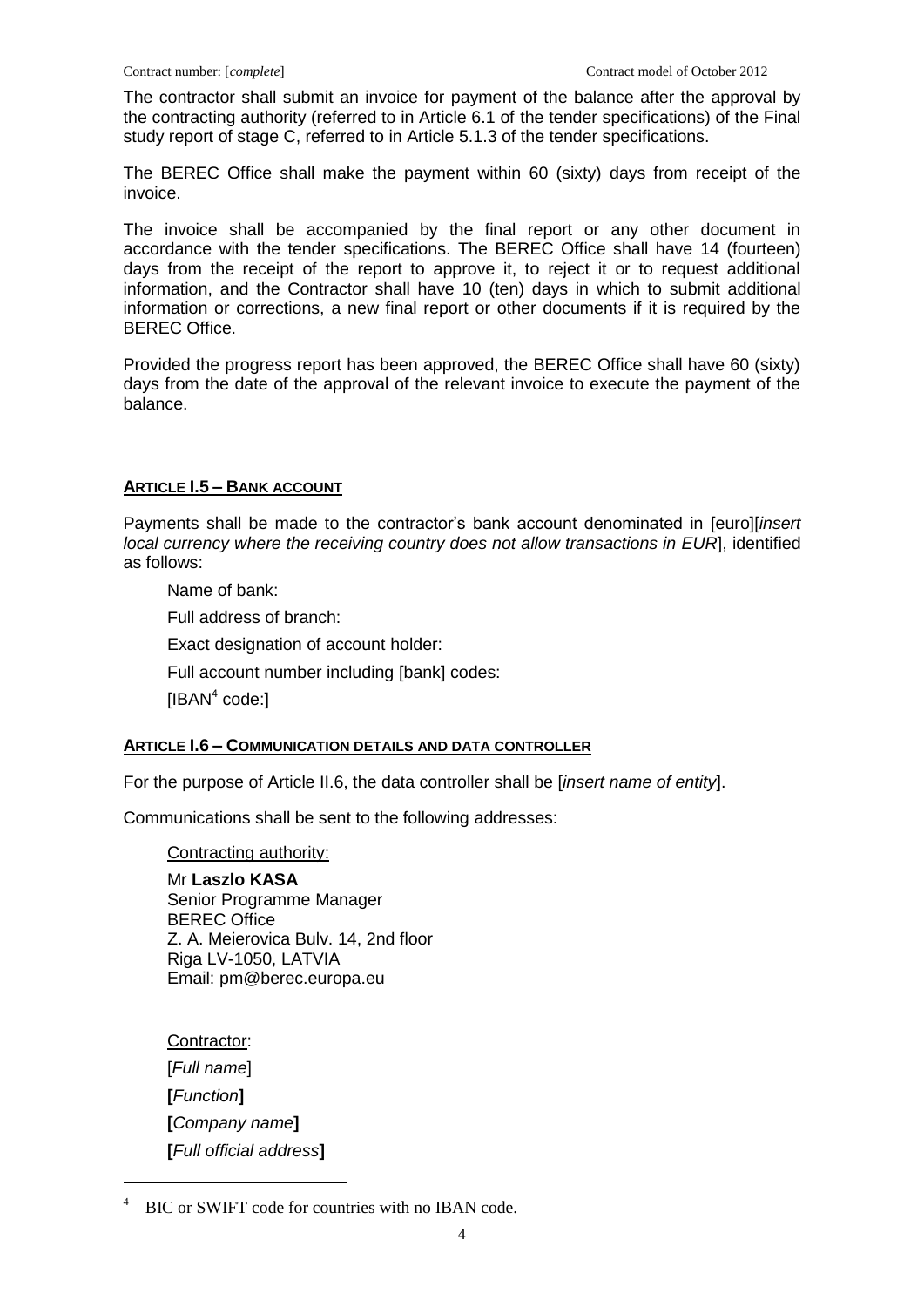Email: [*complete*]

### **ARTICLE I.7– APPLICABLE LAW AND SETTLEMENT OF DISPUTES**

- **I.7.1.** The contract shall be governed by the Latvian law, complemented, where necessary, by the law of the European Union.
- **I.7.2.** Any dispute between the parties in relation to the interpretation, application or validity of the contract which cannot be settled amicably shall be brought before the courts of Riga.

### **ARTICLE I.8 - EXPLOITATION OF THE RESULTS OF THE CONTRACT<sup>5</sup>**

## **I.8.1 Modes of exploitation**

In accordance with Article II.10.2 whereby the BEREC Office acquires ownership of the results as defined in the tender specifications (Annex I), these results may be used for any of the following purposes:

- [(a) use for its own purposes:
	- (i) making available to the staff of the contracting authority
	- (ii) making available to the persons and entities working for the contracting authority or cooperating with it, including contractors, subcontractors whether legal or natural persons, Union institutions, agencies and bodies, Member States' institutions
	- (iii) installing, uploading, processing
	- (iv) arranging, compiling, combining, retrieving
	- (v) copying, reproducing in whole or in part and in unlimited number of copies
- (b) distribution to the public:
	- (i) publishing in hard copies
	- (ii) publishing in electronic or digital format
	- (iii) publishing on the internet as a downloadable/non-downloadable file
	- (iv) broadcasting by any kind of technique of transmission
	- (v) public presentation or display
	- (vi) communication through press information services
	- (vii) inclusion in widely accessible databases or indexes
	- (viii) otherwise in any form and by any method

(c) modifications by the contracting authority or by a third party in the name of the contracting authority:

(i) shortening

-

- (ii) summarizing
- (iii) modifying of the content

<sup>&</sup>lt;sup>5</sup> This clause must be filled in and adapted with care. All information is in the Explanatory note on Intellectual Property Rights on: [http://intracomm.ec.testa.eu/budg/imp/procurement/\\_doc/\\_pdf/ipr-note-en.pdf](http://intracomm.ec.testa.eu/budg/imp/procurement/_doc/_pdf/ipr-note-en.pdf) As an absolute minimum, delete all irrelevant elements including especially those in italics and add missing parts if need be.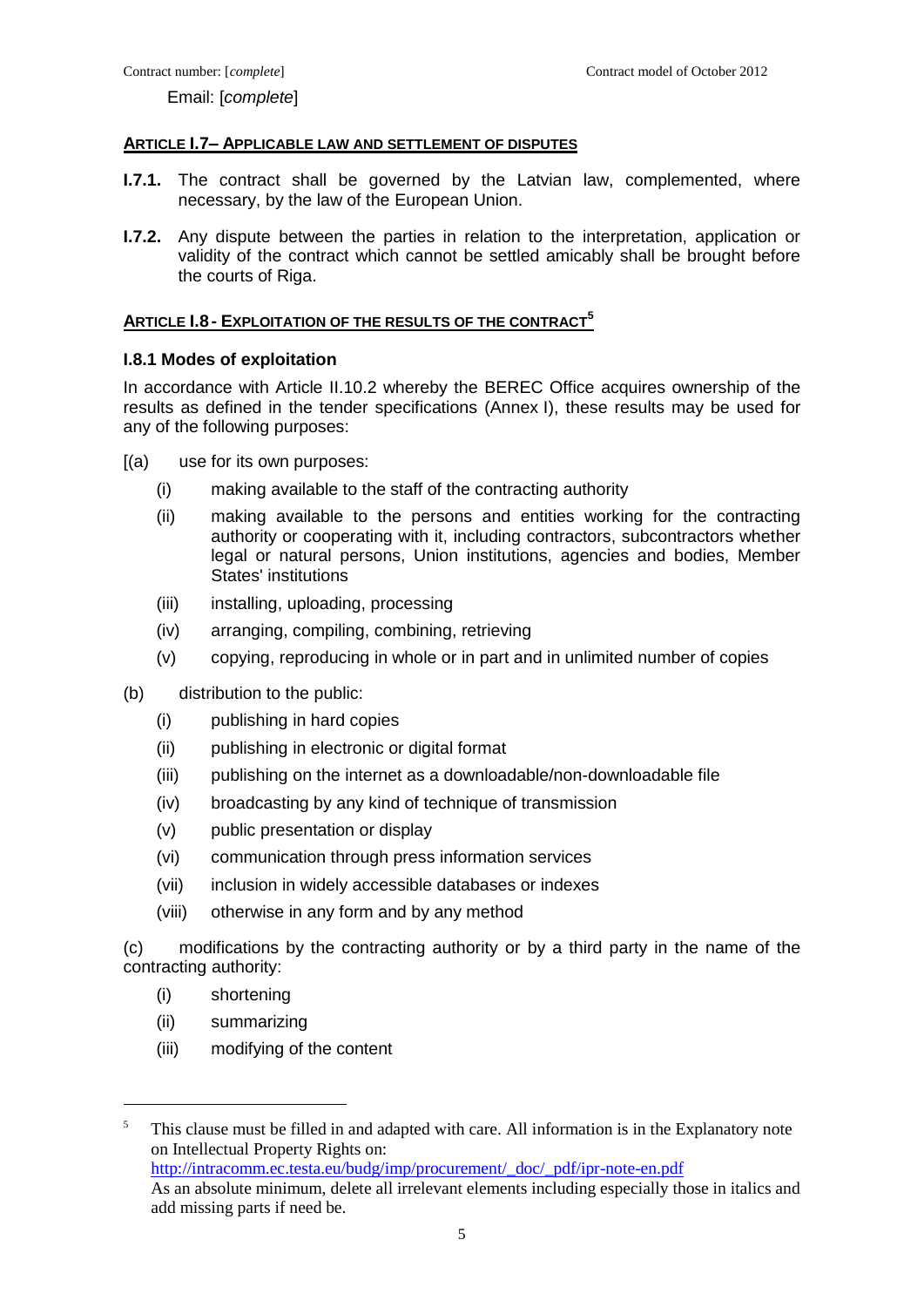- (iv) making technical changes to the content:
	- necessary correction of technical errors
	- adding new parts or functionalities
	- changing functionalities
	- providing third parties with additional information concerning the result (e.g. source code) with a view of making modifications
- (v) addition of new elements, paragraphs titles, leads, bolds, legend, table of content, summary, graphics, subtitles, sound, etc.
- (vi) preparation in audio form, preparation as a presentation, animation, pictograms story, slide-show, public presentation etc.
- (vii) extracting a part or dividing into parts
- (viii) use of a concept or preparation of a derivate work
- (ix) digitisation or converting the format for storage or usage purposes
- (x) modifying dimensions
- (xi) translating, inserting subtitles, dubbing in different language versions:
	- (a) all official languages of EU
	- (b) languages of the European Economic Area (EEA) States and from those States that are candidates for accession to the European Union, which have observer status in BEREC and the BEREC Office according to Regulation (EC) No 1211/2009 of the European Parliament and of the Council of 25 November 2009 establishing the BEREC and the BEREC Office
- (d) the modes of exploitation listed in article II.10.4
- (e) rights to authorise, license, or sub-license in case of licensed pre-existing rights, the modes of exploitation set out in any of the points (a) to (d) to third parties.

Where the BEREC Office becomes aware that the scope of modifications exceeds that envisaged in the FWC, specific contract or order form, it shall consult the contractor. Where necessary, the contractor shall in turn seek the agreement of any creator or other right holder. The contractor shall reply to the BEREC Office within one month and shall provide its agreement, including any suggestions of modifications, free of charge. The creator may refuse the intended modification only when it may harm his honour, reputation or distort integrity of the work.

## **I.8.2 Pre-existing rights and transmission of rights**

All pre-existing rights incorporated in the results and directly related to the uses foreseen in Article I.8.1 shall be fully and irrevocably acquired by the BEREC Office as provided for in Article II.10.2 and by derogation to Article II.10.3.

The contractor shall provide to the contracting authority a list of pre-existing rights and third parties' rights including its personnel, creators or other right holders as provided for in Article II.10.5.

### **ARTICLE I.9 – TERMINATION BY EITHER PARTY**

Either party may, unilaterally and without being required to pay compensation, terminate the contract by formally notifying the other party by giving [one month's] notice. Should the contracting authority terminate the contract, the contractor shall only be entitled to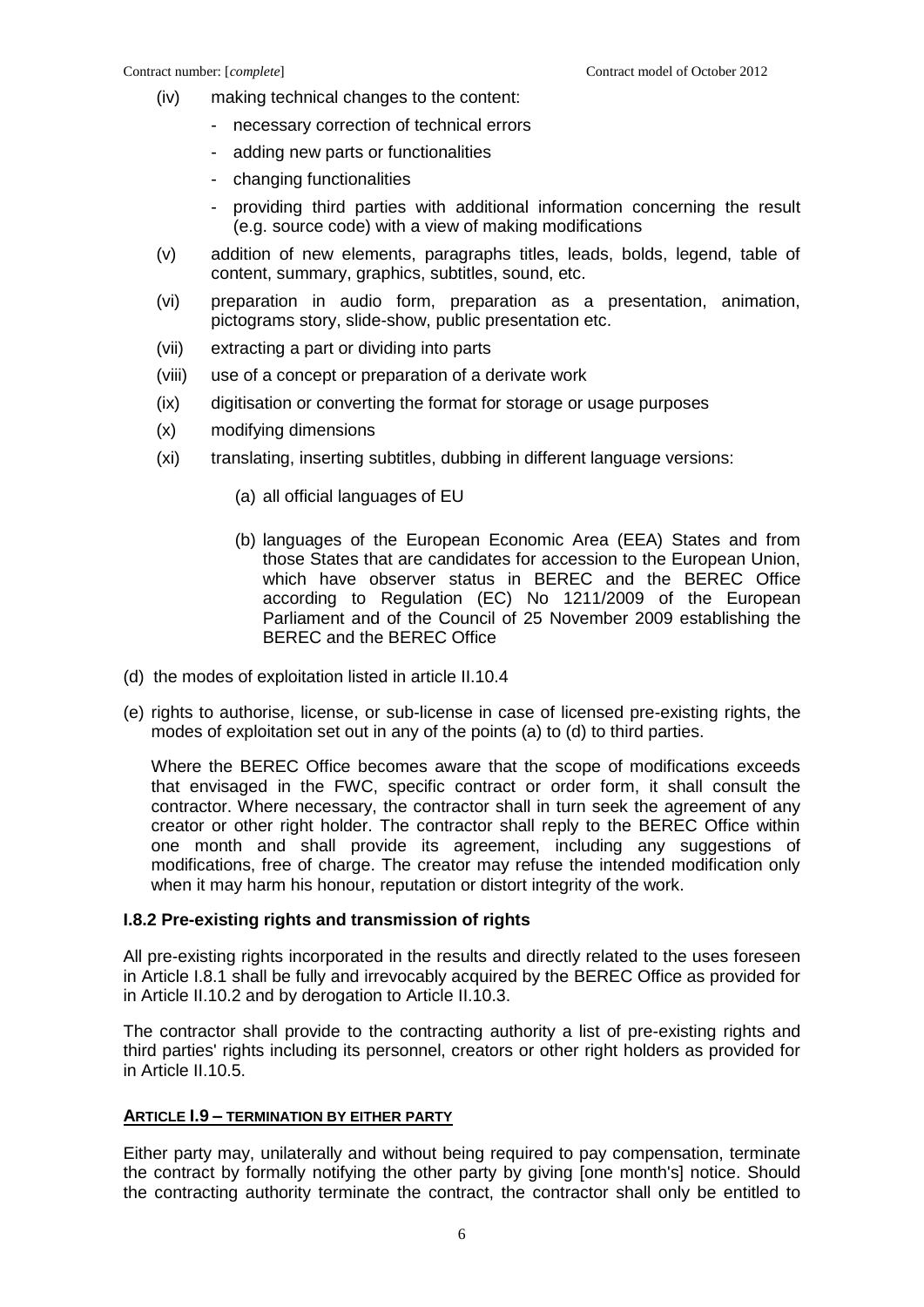payment corresponding to part-performance of the contract before the termination date. The first paragraph of Article II.14.3 shall apply.

# **SIGNATURES**

| For the contractor,      |  |                                        |  | For the BEREC Office, |                             |
|--------------------------|--|----------------------------------------|--|-----------------------|-----------------------------|
| Contractor               |  | Authorized Legal Representative of the |  |                       |                             |
|                          |  |                                        |  |                       | Administrative Manager      |
|                          |  |                                        |  |                       | signature: ________________ |
| Done in [complete],      |  |                                        |  | Done in Riga,         |                             |
| date                     |  |                                        |  |                       | date                        |
| In duplicate in English. |  |                                        |  |                       |                             |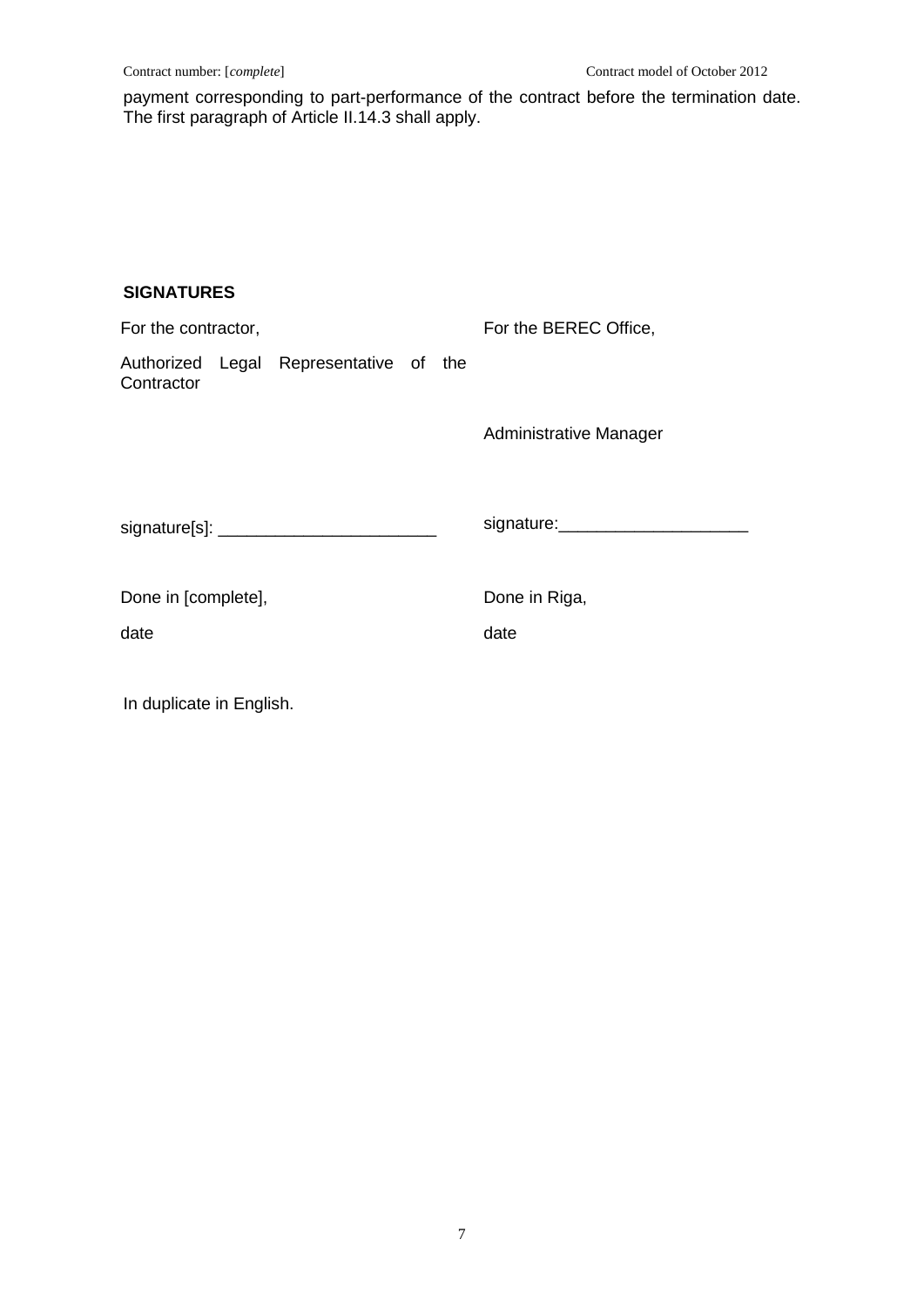# **II – GENERAL CONDITIONS FOR SERVICE CONTRACTS**

### **ARTICLE II.1 – PERFORMANCE OF THE CONTRACT**

- **II.1.1** The contractor shall perform the contract to the highest professional standards.
- **II.1.2** The contractor shall be solely responsible for taking the necessary steps to obtain any permit or licence required for performance of the contract under the laws and regulations in force at the place where the tasks assigned to it are to be executed.
- **II.1.3** Without prejudice to Article II.4 any reference made to the contractor's personnel in the contract shall relate exclusively to individuals involved in the performance of the contract.
- **II.1.4** The contractor must ensure that the personnel performing the contract possesses the professional qualifications and experience required for the execution of the tasks assigned to it.
- **II.1.5** The contractor shall neither represent the contracting authority nor behave in any way that would give such an impression. The contractor shall inform third parties that it does not belong to the European public service.
- **II.1.6** The contractor shall be solely responsible for the personnel who executes the tasks assigned to the contractor.

The contractor shall stipulate the following employment or service relationships with its personnel:

- (a) personnel executing the tasks assigned to the contractor may not be given orders directly by the contracting authority;
- (b) the contracting authority may not under any circumstances be considered to be the employer of the personnel referred to in point (a) and the personnel shall undertake not to invoke against the contracting authority any right arising from the contractual relationship between the contracting authority and the contractor.
- **II.1.7** In the event of disruption resulting from the action of one of the contractor's personnel working on the contracting authority's premises or in the event that the expertise of a member of the contractor's personnel fails to correspond to the profile required by the contract, the contractor shall replace him without delay. The contracting authority shall have the right to make a reasoned request for the replacement of any such personnel. The replacement personnel must have the necessary qualifications and be capable of performing the contract under the same contractual conditions. The contractor shall be responsible for any delay in the execution of the tasks assigned to it resulting from the replacement of personnel.
- **II.1.8** Should the execution of the tasks be directly or indirectly hampered, either partially or totally, by any unforeseen event, action or omission, the contractor shall immediately and on its own initiative record it and report it to the contracting authority. The report shall include a description of the problem and an indication of the date on which it started and of the remedial action taken by the contractor to ensure full compliance with its obligations under this contract. In such an event the contractor shall give priority to solving the problem rather than determining liability.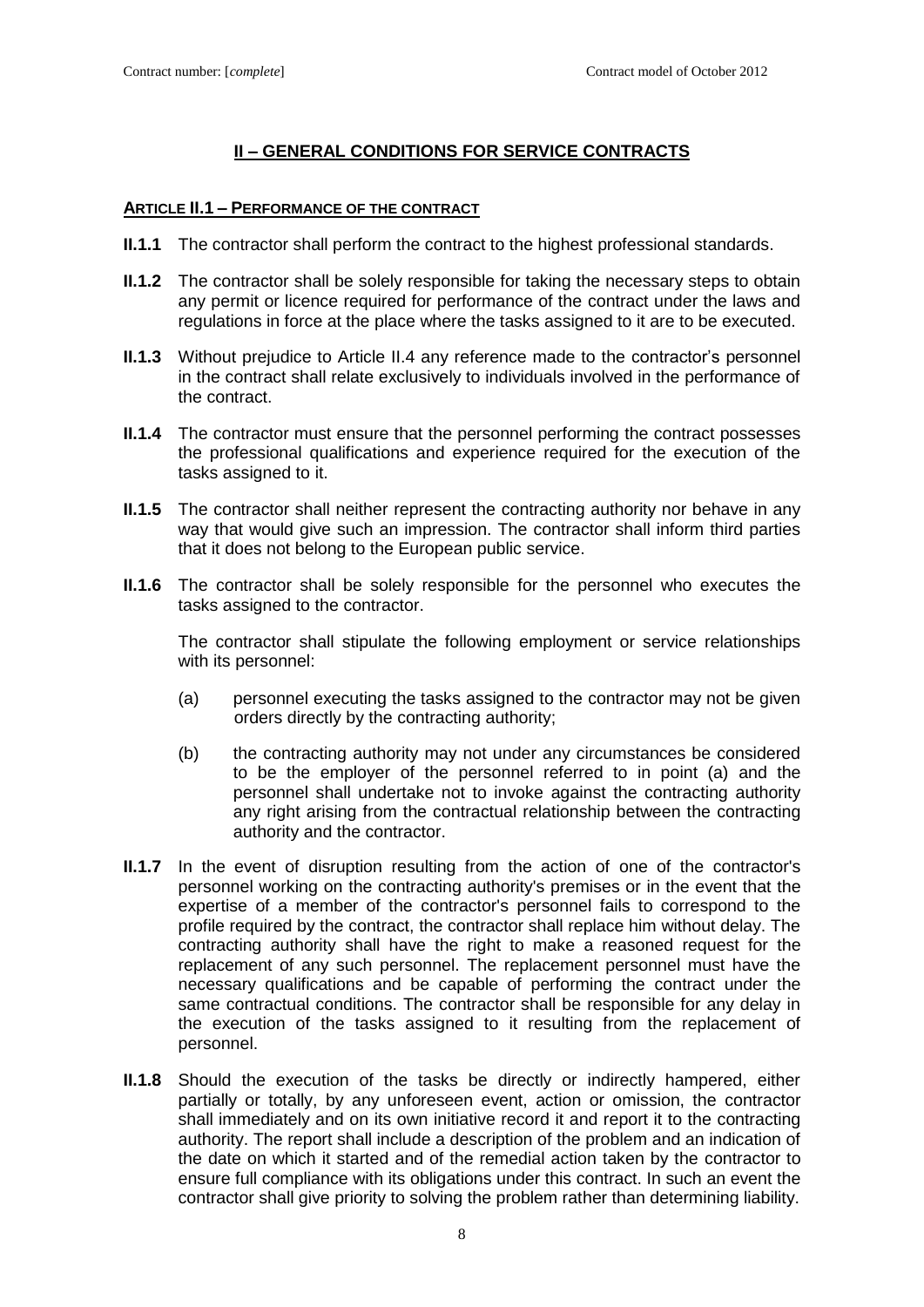**II.1.9** Should the contractor fail to perform its obligations under the contract, the contracting authority may - without prejudice to its right to terminate the contract - reduce or recover payments in proportion to the scale of the unperformed obligations. In addition, the contracting authority may claim compensation or impose liquidated damages in accordance with Article II.12.

### **ARTICLE II.2 – MEANS OF COMMUNICATION**

- **II.2.1** Any communication relating to the contract or to its performance shall be made in writing and shall bear the contract number. Any communication is deemed to have been made when it is received by the receiving party unless otherwise provided for in this contract.
- **II.2.2** Electronic communication shall be deemed to have been received by the parties on the day of dispatch of that communication provided it is sent to the addressees listed in Article I.6. Without prejudice to the preceding, if the sending party receives a message of non-delivery to or of absence of the addressee, it shall make every effort to ensure the actual receipt of such communication by the other party.

Electronic communication shall be confirmed by an original signed paper version of that communication if requested by any of the parties provided that this request is submitted without unjustified delay. The sender shall send the original signed paper version without unjustified delay.

**II.2.3** Mail sent using the postal services is deemed to have been received by the contracting authority on the date on which it is registered by the department responsible referred to in Article I.6.

Any formal notification shall be made by registered mail with return receipt or equivalent, or by equivalent electronic means.

### **ARTICLE II.3 – LIABILITY**

- **II.3.1** The contractor shall be solely responsible for complying with any legal obligations incumbent on it.
- **II.3.2** The contracting authority shall not be held liable for any damage caused or sustained by the contractor, including any damage caused by the contractor to third parties during or as a consequence of performance of the contract, except in the event of wilful misconduct or gross negligence on the part of the contracting authority.
- **II.3.3** The contractor shall be held liable for any loss or damage sustained by the contracting authority in performance of the contract, including in the event of subcontracting, and for any claim by a third party, but only to an amount not exceeding three times the total amount of the contract. Nevertheless, if the damage or loss is caused by the gross negligence or wilful misconduct of the contractor or of its personnel or subcontractors, the contractor shall have unlimited liability for the amount of the damage or loss.
- **II.3.4** The contractor shall indemnify and hold the BEREC Office harmless for all damages and costs incurred due to any claim. The contractor shall provide compensation in the event of any action, claim or proceeding brought against the contracting authority by a third party as a result of damage caused by the contractor during the performance of the contract. In the event of any action brought by a third party against the contracting authority in connection with the performance of the contract, including any alleged breach of intellectual property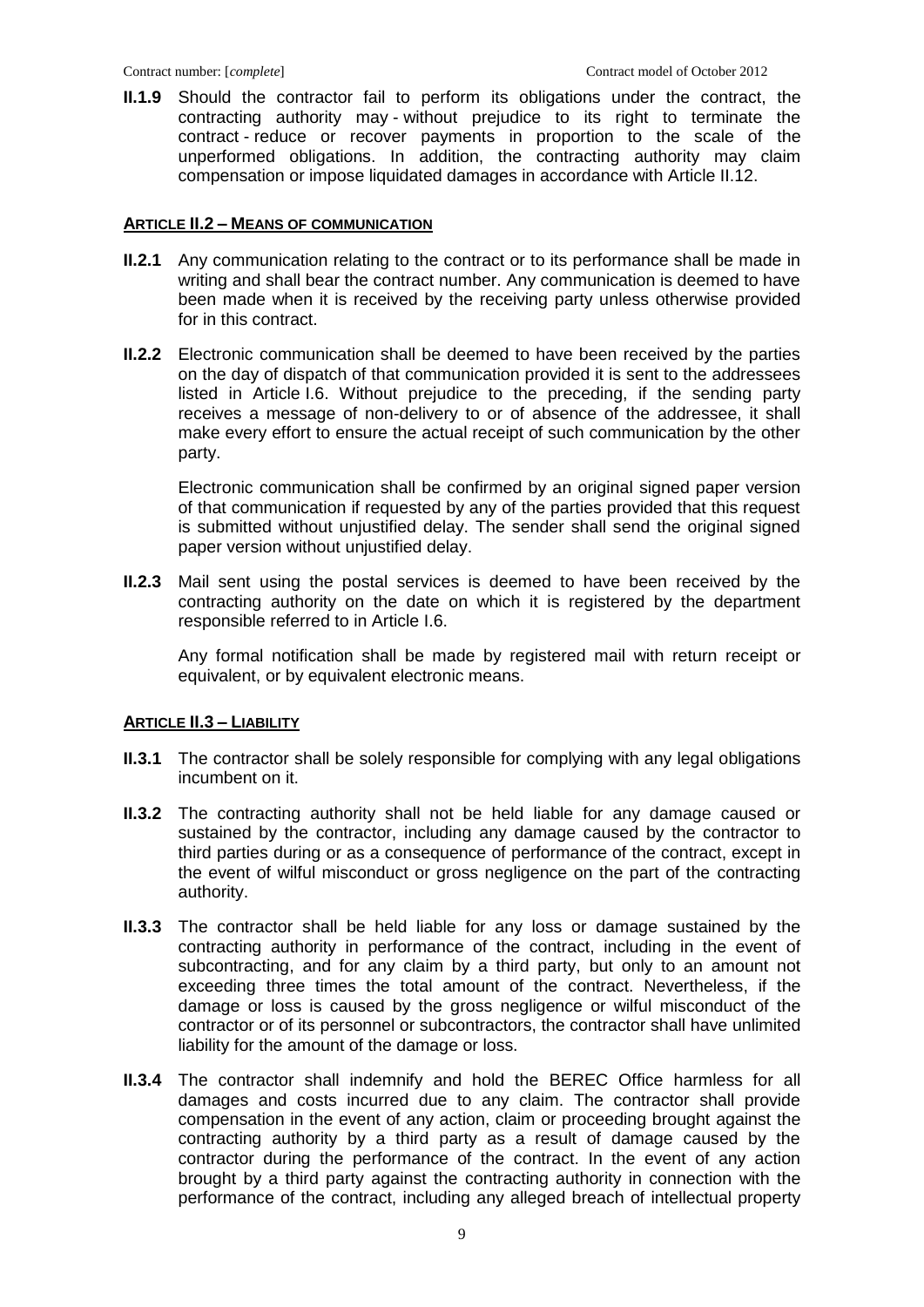rights, the contractor shall assist the contracting authority. Such expenditure incurred by the contractor may be borne by the contracting authority.

**II.3.5** The contractor shall take out an insurance policy against risks and damage relating to the performance of the contract, if required by the relevant applicable legislation. It shall take out supplementary insurance as reasonably required by standard practice in the industry. A copy of all the relevant insurance contracts shall be sent to the contracting authority should it so request.

## **ARTICLE II.4 - CONFLICT OF INTEREST**

- **II.4.1** The contractor shall take all the necessary measures to prevent any situation of conflict of interest. Such situation arises where the impartial and objective performance of the contract is compromised for reasons involving economic interest, political or national affinity, family or emotional ties, or any other shared interest.
- **II.4.2** Any situation constituting or likely to lead to a conflict of interest during the performance of the contract shall be notified to the contracting authority in writing without delay. The contractor shall immediately take all the necessary steps to rectify the situation. The contracting authority reserves the right to verify that the steps taken are appropriate and may require that additional steps be taken within a specified deadline.
- **II.4.3** The contractor declares that it has not granted and will not grant, has not sought and will not seek, has not attempted and will not attempt to obtain and has not accepted and will not accept, any advantage, financial or in kind, to or from any party whatsoever, when such advantage constitutes an illegal practice or involves corruption, either directly or indirectly, in so far as it serves as an incentive or reward relating to the performance of the contract.
- **II.4.4** The contractor shall pass on all the relevant obligations in writing to its personnel and to any natural person with the power to represent it or take decisions on its behalf and ensure that it is not placed in a situation which could give rise to conflicts of interest. The contractor shall also pass on all the relevant obligations in writing to third parties involved in the performance of the contract including subcontractors.

## **ARTICLE II.5 – CONFIDENTIALITY**

**II.5.1** The contracting authority and the contractor shall treat with confidentiality any information and documents, in any form, disclosed in writing or orally in relation to the performance of the contract and identified in writing as confidential.

The contractor shall:

- (a) not use confidential information and documents for any purpose other than fulfilling its obligations under the contract without prior written agreement of the contracting authority;
- (b) ensure the protection of such confidential information and documents with the same level of protection it uses to protect its own confidential information, but in no case any less than reasonable care;
- (c) not disclose directly or indirectly confidential information and documents to third parties without prior written agreement of the contracting authority.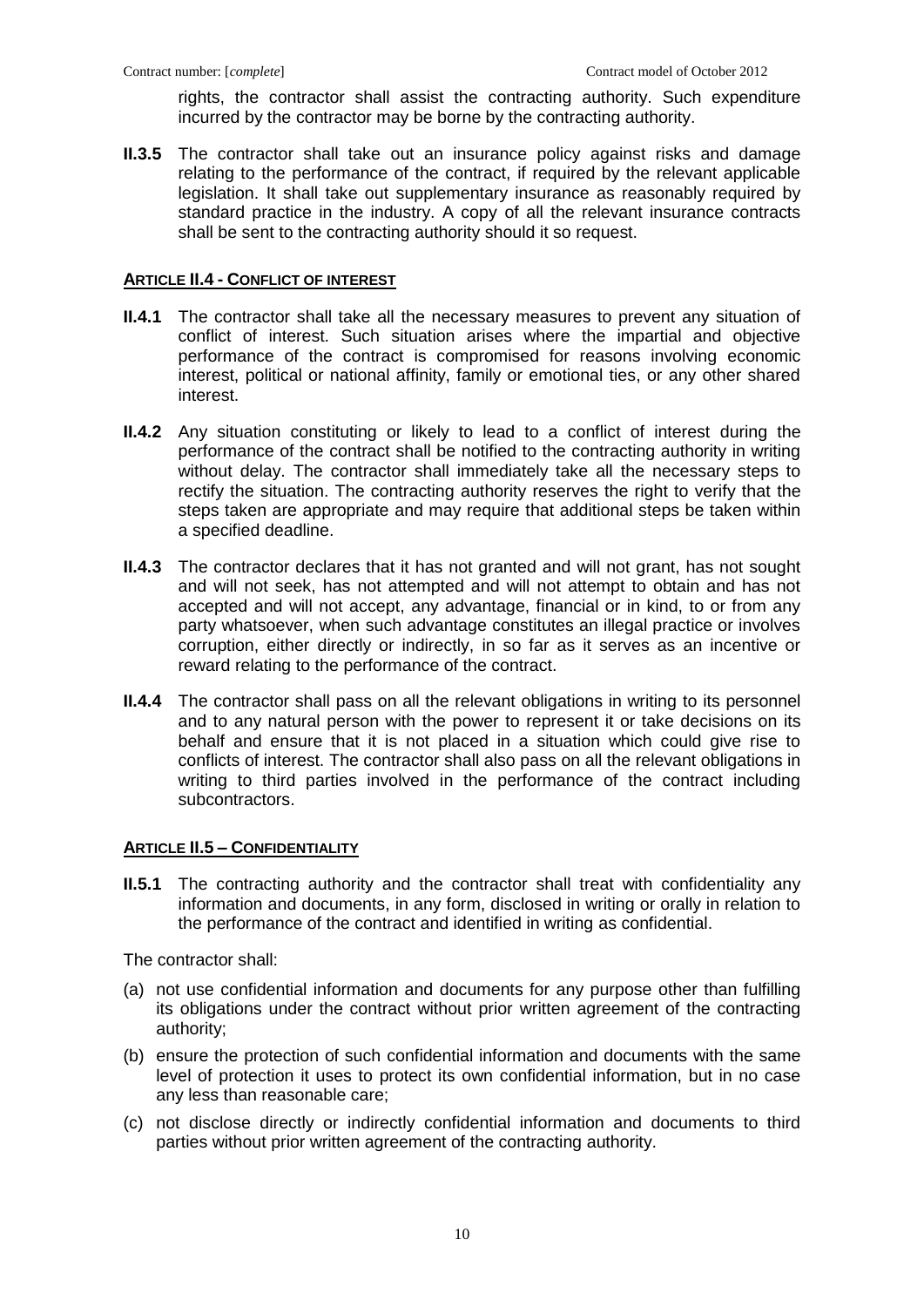- **II.5.2** The confidentiality obligation set out in Article II.5.1 shall be binding on the contracting authority and the contractor during the performance of the contract and for five years starting from the date of the payment of the balance unless:
- (a) the disclosing party agrees to release the other party from the confidentiality obligation earlier;
- (b) the confidential information becomes public through other means than in breach of the confidentiality obligation, through disclosure by the party bound by that obligation;
- (c) the disclosure of the confidential information is required by law.
- **II.5.3** The contractor shall obtain from any natural person with the power to represent it or take decisions on its behalf, as well as from third parties involved in the performance of the contract, an undertaking that they will comply with the confidentiality obligation set out in Article II.5.1.

## **ARTICLE II.6 – PROCESSING OF PERSONAL DATA**

- **II.6.1** Any personal data included in the contract shall be processed pursuant to Regulation (EC) 45/2001 of the European Parliament and of the Council of 18 December 2000 on the protection of individuals with regard to the processing of personal data by the Community institutions and bodies and on the free movement of such data. Such data shall be processed by the data controller solely for the purposes of the performance, management and monitoring of the contract without prejudice to its possible transmission to the bodies charged with monitoring or inspection tasks in application of Union law.
- **II.6.2** The contractor shall have the right to access its personal data and the right to rectify any such data. The contractor should address any queries concerning the processing of its personal data to the data controller.
- **II.6.3** The contractor shall have right of recourse at any time to the European Data Protection Supervisor.
- **II.6.4** Where the contract requires the processing of personal data by the contractor, the contractor may act only under the supervision of the data controller, in particular with regard to the purposes of the processing, the categories of data which may be processed, the recipients of the data and the means by which the data subject may exercise his rights.
- **II.6.5** The contractor shall grant its personnel access to the data to the extent strictly necessary for the performance, management and monitoring of the contract.
- **II.6.6** The contractor undertakes to adopt appropriate technical and organisational security measures having regard to the risks inherent in the processing and to the nature of the personal data concerned in order to:
	- (a) prevent any unauthorised person from gaining access to computer systems processing personal data, and especially:
		- (i) unauthorised reading, copying, alteration or removal of storage media;

(ii) unauthorised data input, as well as any unauthorised disclosure, alteration or erasure of stored personal data;

(iii) unauthorised use of data-processing systems by means of data transmission facilities;

(b) ensure that authorised users of a data-processing system can access only the personal data to which their access right refers;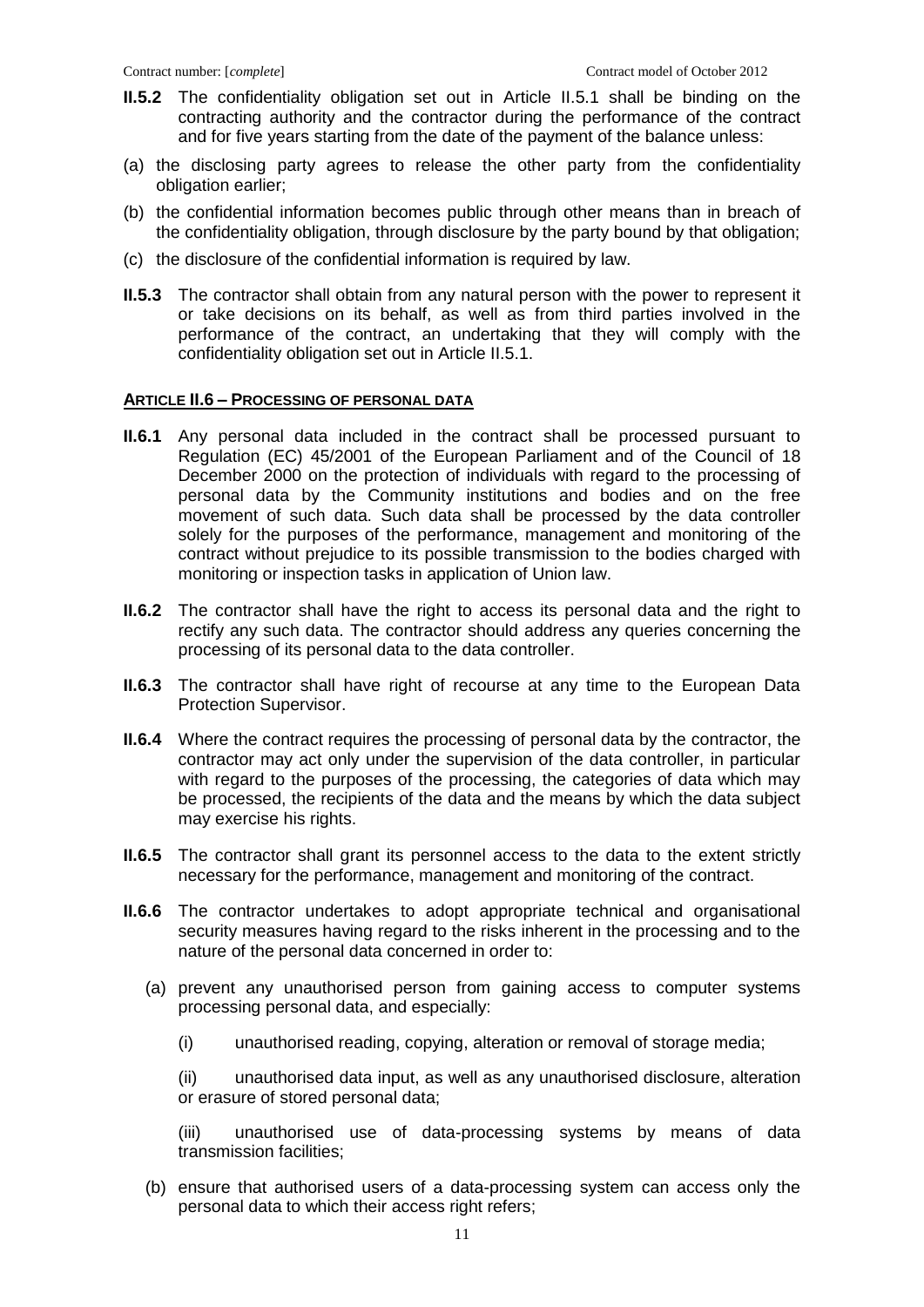- (c) record which personal data have been communicated, when and to whom;
- (d) ensure that personal data being processed on behalf of third parties can be processed only in the manner prescribed by the contracting authority;
- (e) ensure that, during communication of personal data and transport of storage media, the data cannot be read, copied or erased without authorisation;
- (f) design its organisational structure in such a way that it meets data protection requirements.

#### **ARTICLE II.7 – SUBCONTRACTING**

- **II.7.1** The contractor shall not subcontract without prior written authorisation from the contracting authority nor cause the contract to be de facto performed by third parties.
- **II.7.2** Even where the contracting authority authorises the contractor to subcontract to third parties, it shall nevertheless remain bound by its contractual obligations and shall be solely responsible for the proper performance of this contract.
- **II.7.3** The contractor shall make sure that the subcontract does not affect rights and guarantees granted to the contracting authority by virtue of this contract, notably by Article II.18.

#### **ARTICLE II.8 – AMENDMENTS**

- **II.8.1** Any amendment to the contract shall be made in writing before fulfilment of any new contractual obligations and in any case before the date of payment of the balance.
- **II.8.2** The amendment may not have the purpose or the effect of making changes to the contract which might call into question the decision awarding the contract or result in unequal treatment of tenderers.

#### **ARTICLE II.9 – ASSIGNMENT**

- **II.9.1** The contractor shall not assign the rights, including claims for payments, and obligations arising from the contract, in whole or in part, without prior written authorisation from the contracting authority.
- **II.9.2** In the absence of such authorisation, or in the event of failure to observe the terms thereof, the assignment of rights or obligations by the contractor shall not be enforceable against the contracting authority and shall have no effect on it.

### **ARTICLE II.10 – OWNERSHIP OF THE RESULTS - INTELLECTUAL AND INDUSTRIAL PROPERTY RIGHTS**

### **II.10.1 Definitions**

In this contract the following definitions apply:

(1) 'results' means any intended outcome of the performance of the contract which is delivered and finally accepted by the contracting authority.

(2) 'creator' means any natural person who contributed to the production of the result and includes personnel of the contracting authority or a third party.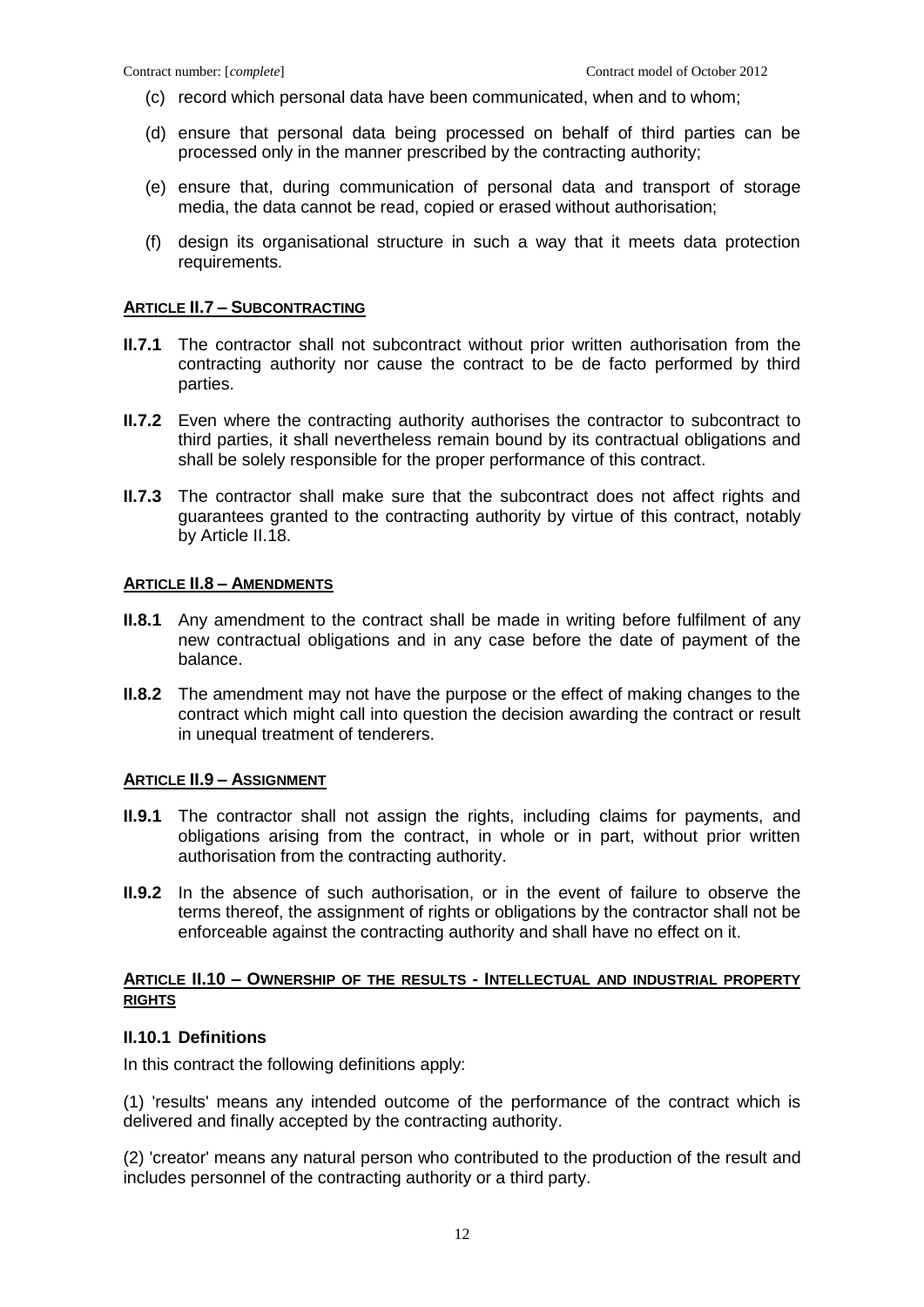(3) 'pre-existing rights' means any industrial and intellectual property rights, including background technology, which exist prior to the contracting authority or the contractor ordering them for the purpose of the contract execution and include rights of ownership and use by the contractor, the creator, the contracting authority and any third parties.

# **II.10.2 Ownership of the results**

The ownership of the results shall be fully and irrevocably acquired by the Union under this contract including any rights in any of the results listed in this contract, including copyright and other intellectual or industrial property rights, and all technological solutions and information contained therein, produced in performance of the contract. The contracting authority may exploit them as stipulated in this contract. All the rights shall be acquired by the Union from the moment the results are delivered by the contractor and accepted by the contracting authority. Such delivery and acceptance are deemed to constitute an effective assignment of rights from the contractor to the Union.

The payment of the price as set out in the order forms or specific contracts is deemed to include any fees payable to the contractor in relation to the acquisition of ownership of rights by the Union including all forms of use of the results.

The acquisition of ownership of rights by the Union under this contract covers all territories worldwide.

Any intermediary sub-result, raw data, intermediary analysis made available by the contractor cannot be used by the contracting authority without the written consent of the contractor, unless the contract explicitly provides for it to be treated as a self-contained result.

# **II.10.3 Licensing of pre-existing rights**

The Union shall not acquire ownership of the pre-existing rights.

The contractor shall license the pre-existing rights on a royalty-free, non-exclusive and irrevocable basis to the Union which may use the pre-existing right as foreseen in Article I.8.1 or in order forms or specific contracts. All the pre-existing rights shall be licensed to the Union from the moment the results were delivered and accepted by the contracting authority.

The licensing of pre-existing rights to the Union under this contract covers all territories worldwide and is valid for the whole duration of intellectual property rights protection.

## **II.10.4 Modes of exploitation**

The Union shall acquire ownership of each of the results produced as an outcome of this contract which may be used for any of the following purposes:

- (a) giving access upon individual requests without the right to reproduce or exploit, as provided for by Regulation 1049/2001 of the European Parliament and of the Council of 30 May 2001 regarding public access to European Parliament, Council and Commission documents;
- (b) storage of the original and copies made in accordance with this contract;
- (c) archiving in line with the document management rules applicable to the contracting authority.

## **II.10.5 Identification and evidence of granting of pre-existing rights and rights of third parties**

When delivering the results, the contractor shall warrant that they are free of rights or claims from creators and third parties including in relation to pre-existing rights, for any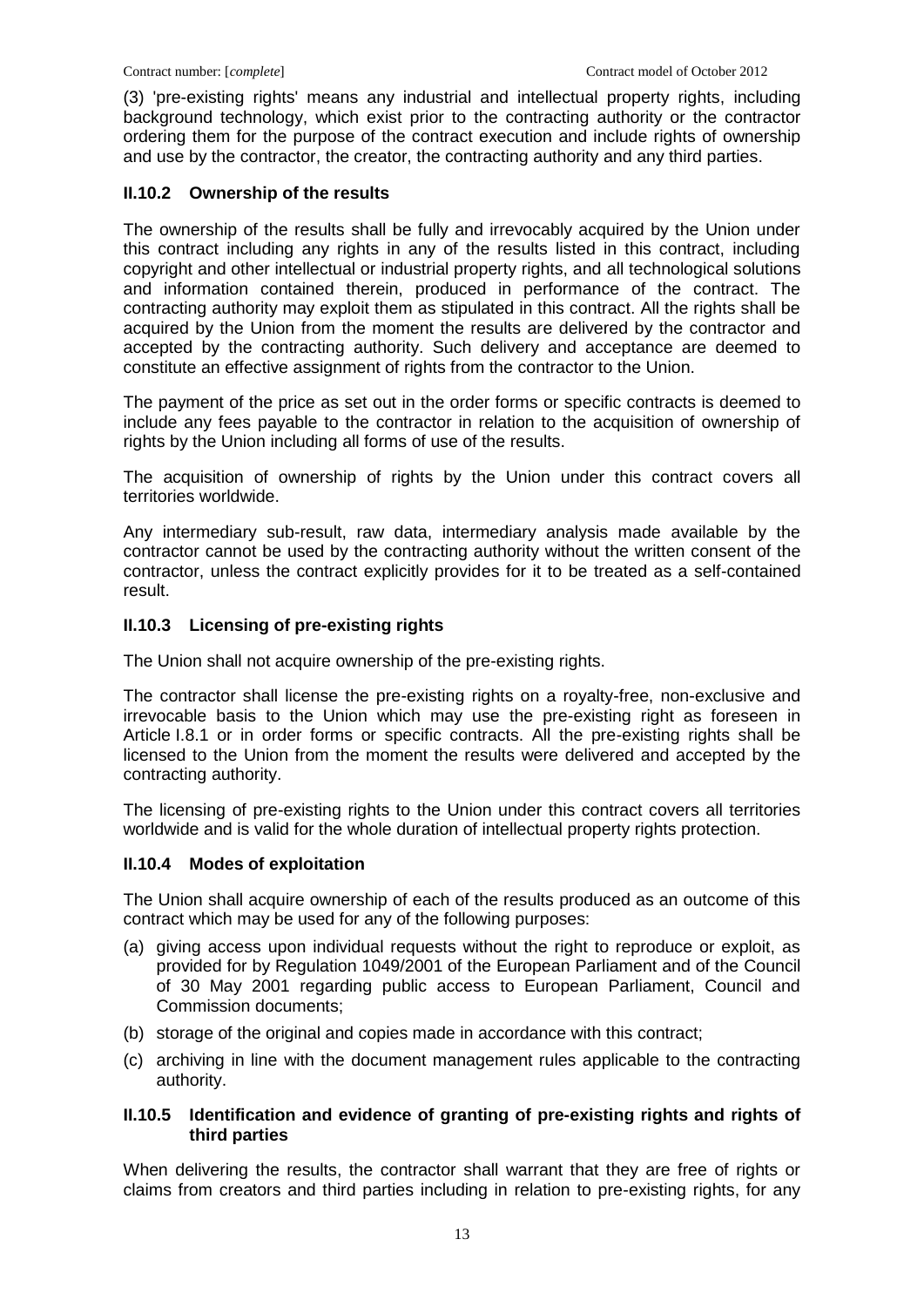use envisaged by the contracting authority. This does not concern the moral rights of natural persons.

The contractor shall establish to that effect a list of all pre-existing rights and rights of creators and third parties on the results of this contract or parts thereof. This list shall be provided no later than the date of delivery of the final results.

In the result the contractor shall clearly point out all quotations of existing textual works. The complete reference should include as appropriate: name of the author, title of the work, date and place of publication, date of creation, address of publication on internet, number, volume and other information which allows the origin to be easily identified.

Upon request by the contracting authority, the contractor shall provide evidence of ownership or rights to use all the listed pre-existing rights and rights of third parties except for the rights owned by the Union.

This evidence may refer, inter alia, to rights to: parts of other documents, images, graphs, tables, data, software, technical inventions, know-how etc. (delivered in paper, electronic or other form), IT development tools, routines, subroutines and/or other programs ("background technology"), concepts, designs, installations or pieces of art, data, source or background materials or any other parts of external origin.

The evidence shall include, as appropriate:

- (a) the name and version number of a software product;
- (b) the full identification of the work and its author, developer, creator, translator, data entry person, graphic designer, publisher, editor, photographer, producer;
- (c) a copy of the licence to use the product or of the agreement granting the relevant rights to the contractor or a reference to this licence;
- (d) a copy of the agreement or extract from the employment contract granting the relevant rights to the contractor where parts of the results were created by its personnel;
- (e) the text of the disclaimer notice if any.

Provision of evidence does not release the contractor from its responsibilities in case it is found that it does not hold the necessary rights, regardless of when and by whom this fact was revealed.

The contractor also warrants that it possesses the relevant rights or powers to execute the transfer and that it has paid or has verified payment of all due fees including fees due to collecting societies, related to the final results.

## **II.10.6 Creators**

By delivering the results the contractor warrants that the creators undertake not to oppose that their names be recalled when the results are presented to the public and confirms that the results can be divulged. Names of authors shall be recalled on request in the manner communicated by the contractor to the contracting authority.

The contractor shall obtain the consent of creators regarding the granting of the relevant rights and be ready to provide documentary evidence upon request.

### **II.10.7 Persons appearing in photographs or films**

If natural, recognisable persons appear in a result or their voice is recorded the contractor shall submit a statement of these persons (or of the persons exercising parental authority in case of minors) where they give their permission for the described use of their image or voice on request by the contracting authority. This does not apply to persons whose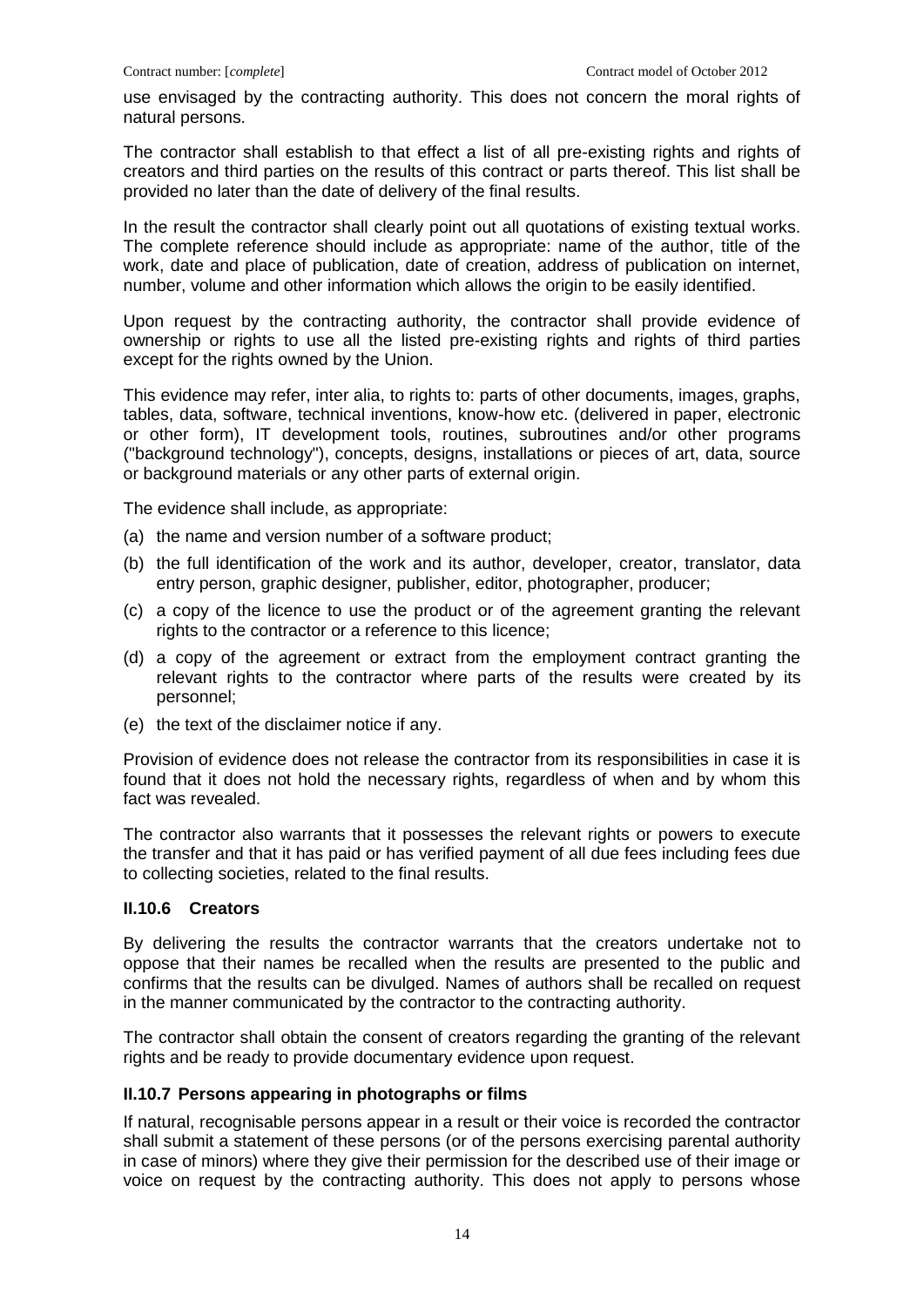permission is not required in line with the law of the country where photographs were taken, films shot or audio records made.

## **II.10.8 Copyright for pre-existing rights**

When the contractor retains pre**-**existing rights on parts of the results, reference shall be inserted to that effect when the result is used as set out in Article I.8.1 with the following disclaimer: © - year – European Union. All rights reserved. Certain parts are licensed under conditions to the EU.

## **II.10.9 Visibility of Union funding and disclaimer**

When making use of the results, the contractor shall declare that they have been produced within a contract with the Union and that the opinions expressed are those of the contractor only and do not represent the contracting authority's official position. The contracting authority may waive this obligation in writing.

## **ARTICLE II.11 – FORCE MAJEURE**

- **II.11.1** 'Force majeure' means any unforeseeable and exceptional situation or event beyond the parties' control which prevents either of them from fulfilling any of their obligations under the contract, which was not attributable to error or negligence on their part or on the part of subcontractors and which proves to be inevitable in spite of exercising due diligence. Any default of a service, defect in equipment or material or delays in making them available, unless they stem directly from a relevant case of force majeure, as well as labour disputes, strikes or financial difficulties, cannot be invoked as force majeure.
- **II.11.2** A party faced with force majeure shall formally notify the other party without delay, stating the nature, likely duration and foreseeable effects.
- **II.11.3** The party faced with force majeure shall not be held in breach of its contractual obligations if it has been prevented from fulfilling them by force majeure. Where the contractor is unable to fulfil its contractual obligations owing to force majeure, it shall have the right to remuneration only for the tasks actually executed.
- **II.11.4** The parties shall take all the necessary measures to limit any damage due to force majeure.

### **ARTICLE II.12 – LIQUIDATED DAMAGES**

The contracting authority may impose liquidated damages should the contractor fail to complete its contractual obligations, also with regard to the required quality level, according to the tender specifications.

Should the contractor fail to perform its contractual obligations within the time-limits set by the contract, then, without prejudice to the contractor's actual or potential liability or to the contracting authority's right to terminate the contract, the contracting authority may impose liquidated damages for each and every calendar day of delay according to the following formula:

### 0.3 x (*V/d)*

*V* is the amount specified in Article I.3.1;

*d* is the duration specified in Article I.2.3 expressed in calendar days.

The contractor may submit arguments against this decision within 30 days of receipt of the formal notification. In the absence of a reaction on its part or of written withdrawal by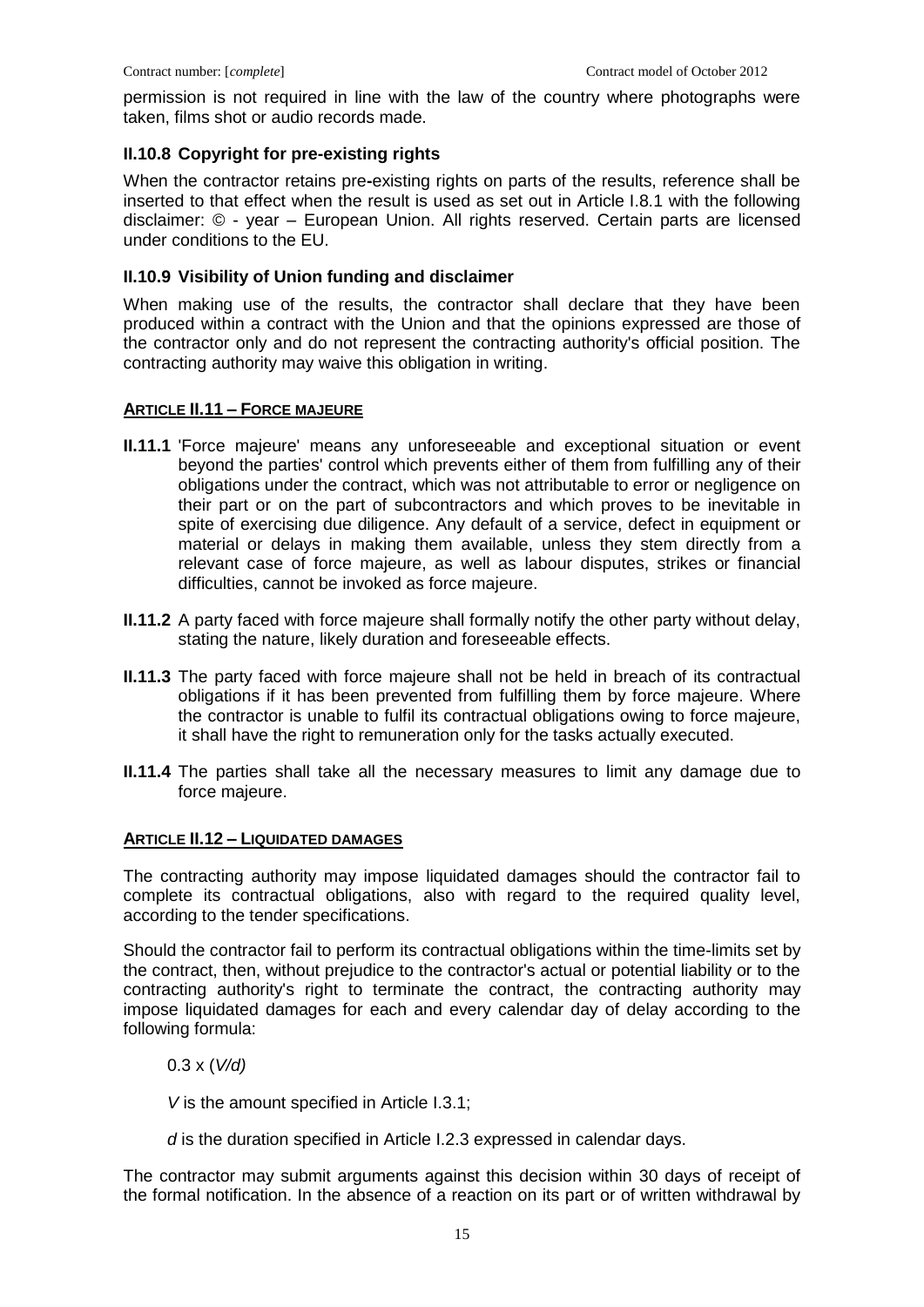the contracting authority within 30 days of the receipt of such arguments, the decision imposing the liquidated damages shall become enforceable.

The parties expressly acknowledge and agree that any sums payable under this article are in the nature of liquidated damages and not penalties, and represent a reasonable estimate of fair compensation for the losses incurred due to failure to fulfil obligations which may be reasonably anticipated.

### **ARTICLE II.13 – SUSPENSION OF THE PERFORMANCE OF THE CONTRACT**

### **II.13.1 Suspension by the contractor**

The contractor may suspend the performance of the contract or any part thereof if a case of force majeure makes such performance impossible or excessively difficult. The contractor shall inform the contracting authority about the suspension without delay, giving all the necessary reasons and details and the envisaged date for resuming the performance of the contract.

Once the circumstances allow resuming performance, the contractor shall inform the contracting authority immediately, unless the contracting authority has already terminated the contract.

## **II.13.2 Suspension by the contracting authority**

The contracting authority may suspend the performance of the contract or any part thereof:

(a) if the contract award procedure or the performance of the contract prove to have been subject to substantial errors, irregularities or fraud;

(b) in order to verify whether presumed substantial errors, irregularities or fraud have actually occurred.

Suspension shall take effect on the day the contractor receives formal notification, or at a later date provided in the notification. The contracting authority shall give notice as soon as possible to the contractor to resume the service suspended or inform the contractor that it is proceeding with the termination of the contract. The contractor shall not be entitled to claim compensation on account of suspension of the contract or of part thereof.

### **ARTICLE II.14 – TERMINATION OF THE CONTRACT**

### **II.14.1 Grounds for termination**

The contracting authority may terminate the contract in the following circumstances:

- (a) if a change to the contractor's legal, financial, technical or organisational or ownership situation is likely to affect the performance of the contract substantially or calls into question the decision to award the contract;
- (b) if execution of the tasks has not actually commenced within three months of the date foreseen, and the new date proposed, if any, is considered unacceptable by the contracting authority, taking into account Article II.8.2;
- (c) if the contractor does not perform the contract as established in the tender specifications or fails to fulfil another substantial contractual obligation;
- (d) in the event of force majeure notified in accordance with Article II.11 or if the performance of the contract has been suspended by the contractor as a result of force majeure, notified in accordance with Article II.13, where either resuming performance is impossible or the modifications to the contract might call into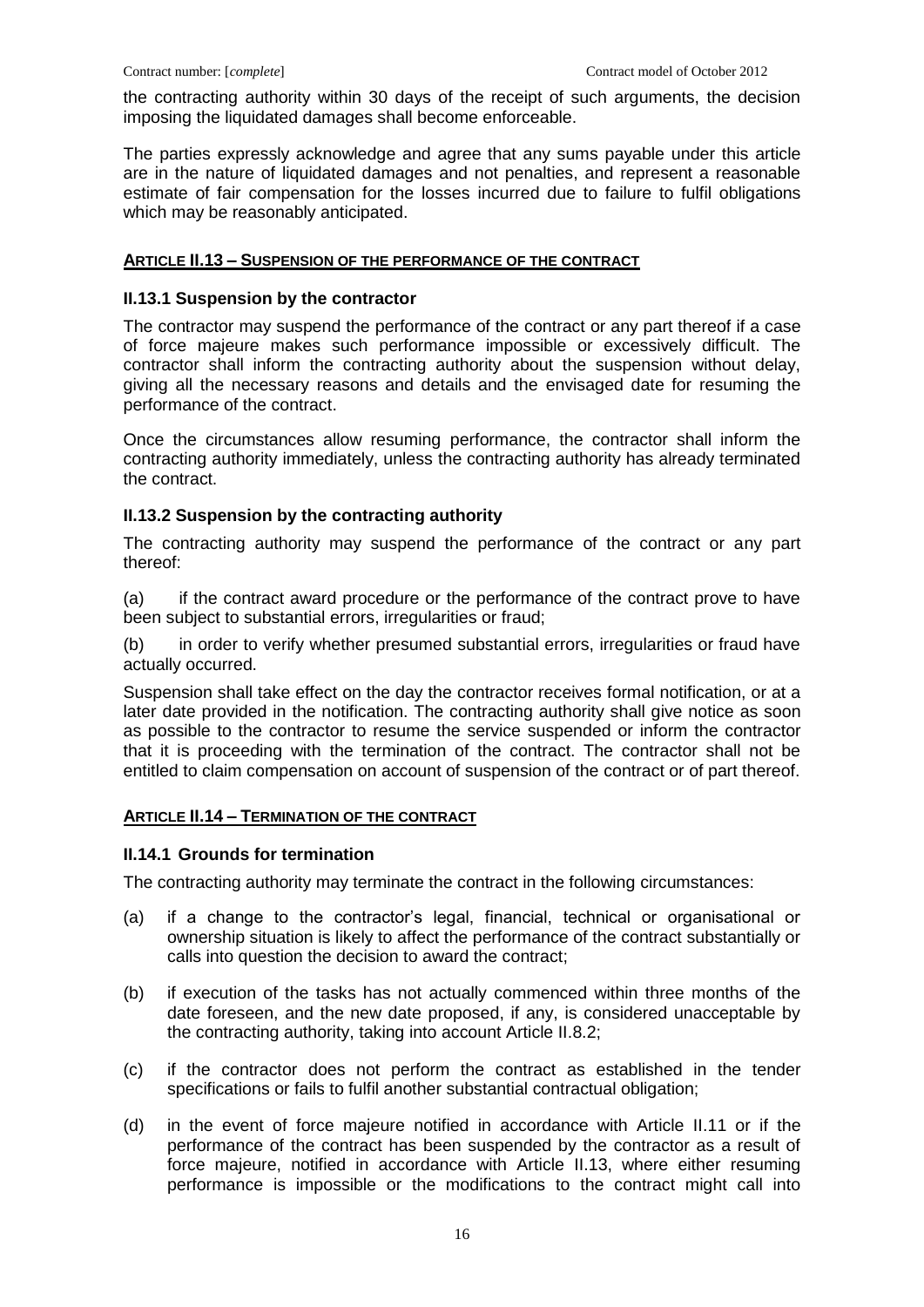question the decision awarding the contract or result in unequal treatment of tenderers;

- (e) if the contractor is declared bankrupt, is being wound up, is having its affairs administered by the courts, has entered into an arrangement with creditors, has suspended business activities, is the subject of proceedings concerning those matters, or is in any analogous situation arising from a similar procedure provided for in national legislation or regulations;
- (f) if the contractor or any natural person with the power to represent it or take decisions on its behalf has been found guilty of professional misconduct proven by any means;
- (g) if the contractor is not in compliance with its obligations relating to the payment of social security contributions or the payment of taxes in accordance with the legal provisions of the country in which it is established or with those of the country of the applicable law of this contract or those of the country where the contract is to be performed;
- (h) if the contracting authority has evidence that the contractor or natural persons with the power to represent it or take decisions on its behalf have committed fraud, corruption, or are involved in a criminal organisation, money laundering or any other illegal activity detrimental to the Union's financial interests;
- (i) if the contracting authority has evidence that the contractor or natural persons with the power to represent it or take decisions on its behalf have committed substantial errors, irregularities or fraud in the award procedure or the performance of the contract, including in the event of submission of false information;
- (j) if the contractor is unable, through its own fault, to obtain any permit or licence required for performance of the contract.

## **II.14.2 Procedure for termination**

When the contracting authority intends to terminate the contract it shall formally notify the contractor of its intention specifying the grounds thereof. The contracting authority shall invite the contractor to make any observations and, in the case of point (c) of Article II.14.1, to inform the contracting authority about the measures taken to continue the fulfilment of its contractual obligations, within 30 days from receipt of the notification.

If the contracting authority does not confirm acceptance of these observations by giving written approval within 30 days of receipt, the termination procedure shall proceed. In any case of termination the contracting authority shall formally notify the contractor about its decision to terminate the contract. In the cases referred to in points (a), (b), (c), (e), (g) and (j) of Article II.14.1 the formal notification shall specify the date on which the termination takes effect. In the cases referred to in points (d), (f), (h), and (i) of Article II.14.1 the termination shall take effect on the day following the date on which notification of termination is received by the contractor.

## **II.14.3 Effects of termination**

In the event of termination, the contractor shall waive any claim for consequential damages, including any loss of anticipated profits for uncompleted work. On receipt of the notification of termination, the contractor shall take all the appropriate measures to minimise costs, prevent damages, and cancel or reduce its commitments. The contractor shall have 60 days from the date of termination to draw up the documents required by the special conditions for the tasks already executed on the date of termination and produce an invoice if necessary. The contracting authority may recover any amounts paid under the contract.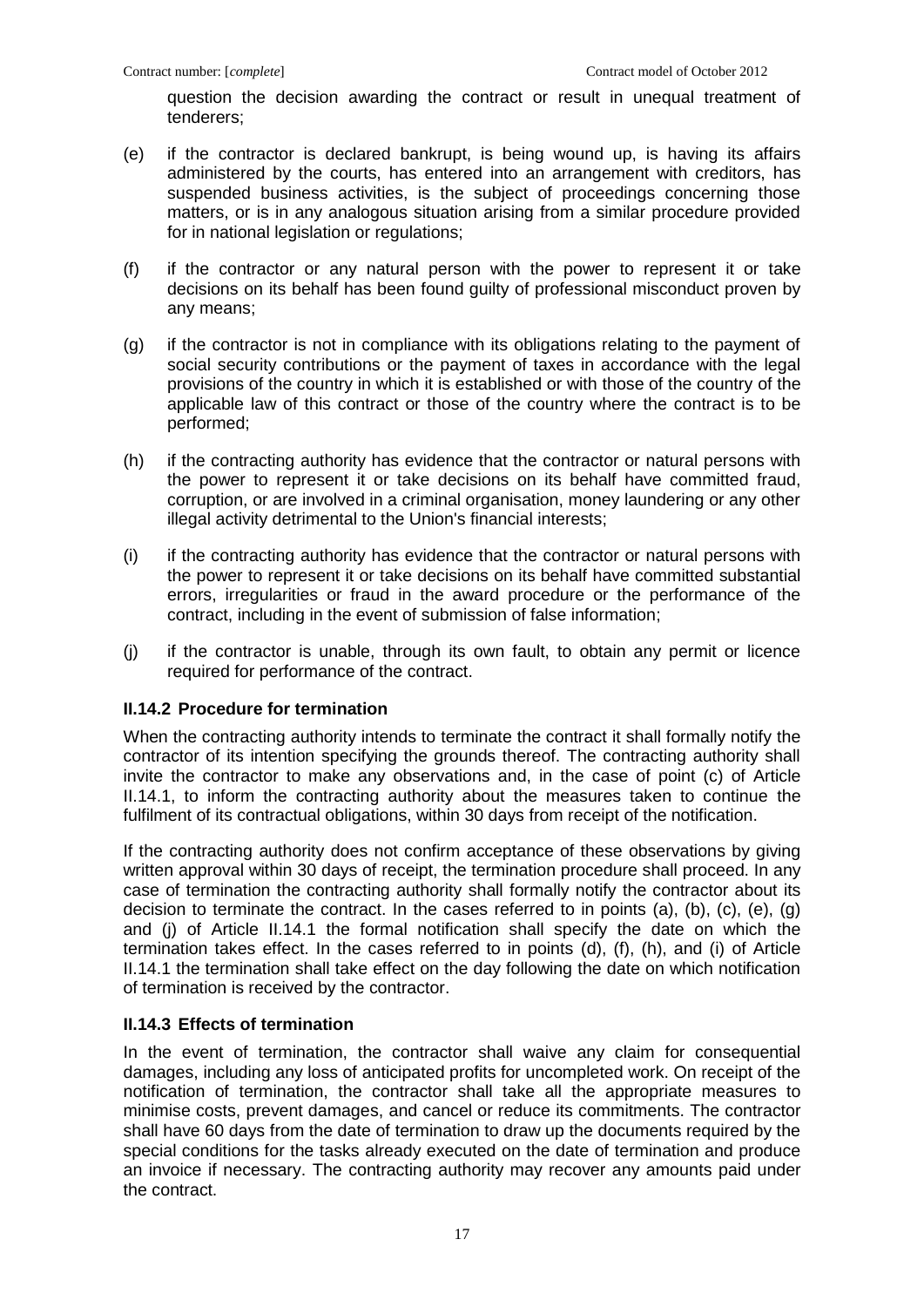The contracting authority may claim compensation for any damage suffered in the event of termination.

On termination the contracting authority may engage any other contractor to execute or complete the services. The contracting authority shall be entitled to claim from the contractor all extra costs incurred in this regard, without prejudice to any other rights or guarantees it may have under the contract.

### **ARTICLE II.15 – REPORTING AND PAYMENTS**

# **II.15.1 Date of payment**

Payments shall be deemed to be effected on the date when they are debited to the contracting authority's account.

## **II.15.2 Currency**

The contract shall be in euros.

Payments shall be executed in euros or in the local currency as provided for in Article I.5.

Conversion between the euro and another currency shall be made according to the daily euro exchange rate published in the *Official Journal of the European Union* or, failing that, at the monthly accounting exchange rate established by the European Commission and published on its website, applicable on the day on which the payment order is issued by the contracting authority.

## **II.15.3 Costs of transfer**

The costs of the transfer shall be borne in the following way:

- (a) costs of dispatch charged by the bank of the contracting authority shall be borne by the contracting authority,
- (b) cost of receipt charged by the bank of the contractor shall be borne by the contractor,
- (c) costs for repeated transfer caused by one of the parties shall be borne by the party causing repetition of the transfer.

### **II.15.4 Invoices and Value Added Tax**

Invoices shall contain the contractor's identification, the amount, the currency and the date, as well as the contract reference.

Invoices shall indicate the place of taxation of the contractor for value added tax (VAT) purposes and shall specify separately the amounts not including VAT and the amounts including VAT.

The contracting authority is, as a rule, exempt from all taxes and duties, including VAT, pursuant to the provisions of Articles 3 and 4 of the Protocol on the Privileges and Immunities of the European Union.

The contractor shall accordingly complete the necessary formalities with the relevant authorities to ensure that the supplies and services required for performance of the contract are exempt from taxes and duties, including VAT exemption.

## **II.15.5 Pre-financing and performance guarantees**

Pre-financing guarantees shall remain in force until the pre-financing is cleared against interim payments or payment of the balance and, in case the latter takes the form of a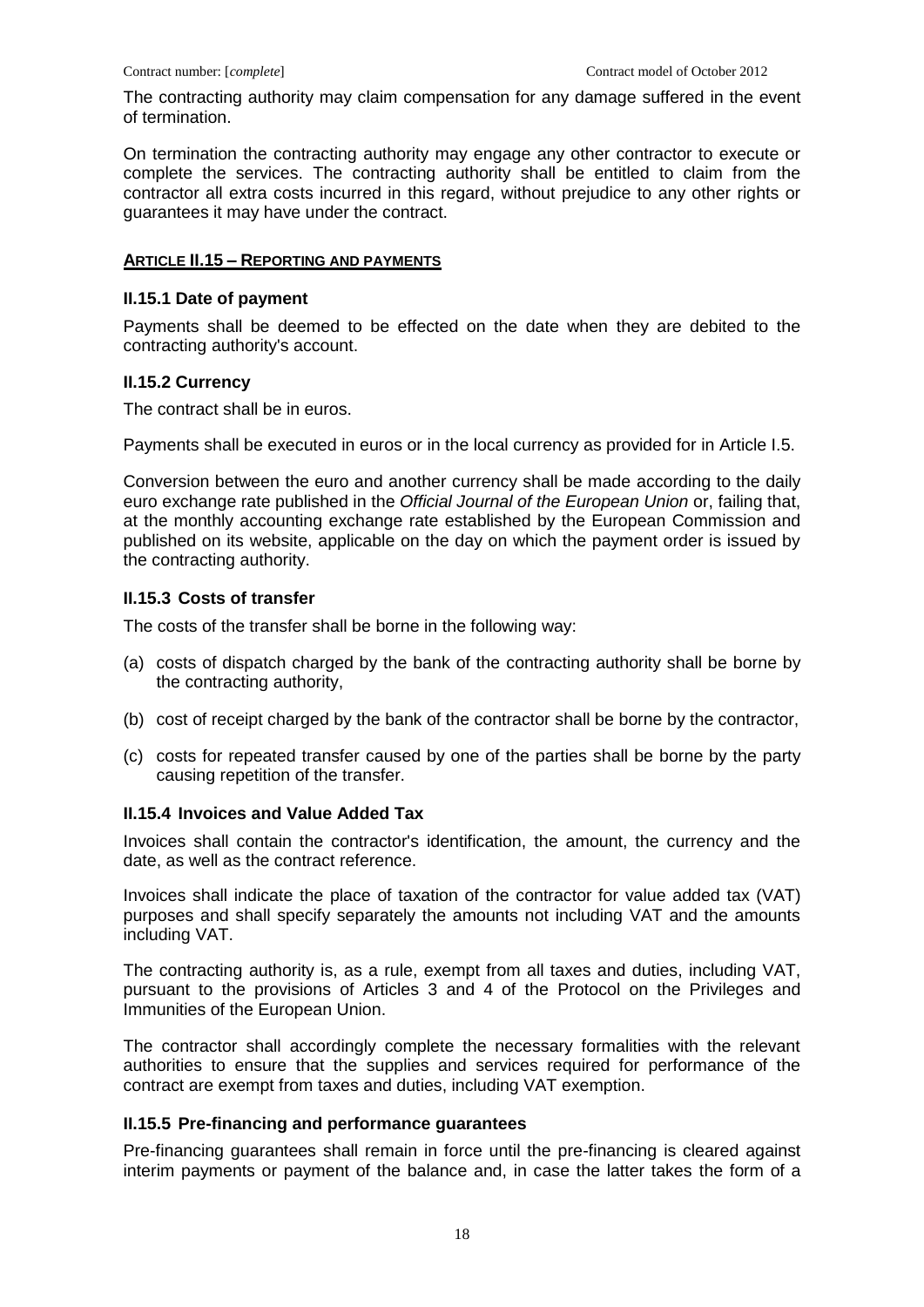debit note, three months after the debit note is notified to the contractor. The contracting authority shall release the guarantee within the following month.

Performance guarantees shall cover performance of the service in accordance with the terms set out in the tender specifications until its final acceptance by the contracting authority. The amount of a performance guarantee shall not exceed the total price of the contract. The guarantee shall provide that it remains in force until final acceptance. The contracting authority shall release the guarantee within a month following the date of final acceptance.

Where, in accordance with Article I.4, a financial guarantee is required for the payment of pre-financing, or as performance guarantee, it shall fulfill the following conditions:

- (a) the financial guarantee is provided by a bank or an approved financial institution or, at the request of the contractor and agreement by the contracting authority, by a third party;
- (b) the guarantor stands as first-call guarantor and does not require the contracting authority to have recourse against the principal debtor (the contractor).

The cost of providing such guarantee shall be borne by the contractor.

## **II.15.6 Interim payments and payment of the balance**

The contractor shall submit an invoice for interim payment upon delivery of intermediary results, accompanied by a progress report or any other documents, as provided for in Article I.4 or in the tender specifications.

The contractor shall submit an invoice for payment of the balance within 60 days following the end of the period referred to in Article I.2.3, accompanied by a final progress report or any other documents provided for in for in Article I.4 or in the tender specifications.

Upon receipt, the contracting authority shall pay the amount due as interim or final payment within the periods specified in Article I.4, provided the invoice and documents have been approved and without prejudice to Article II.15.7. Approval of the invoice and documents shall not imply recognition of the regularity or of the authenticity, completeness and correctness of the declarations and information they contain.

Payment of the balance may take the form of recovery.

### **II.15.7 Suspension of the time allowed for payment**

The contracting authority may suspend the payment periods specified in Article I.4 at any time by notifying the contractor that its invoice cannot be processed, either because it does not comply with the provisions of the contract, or because the appropriate documents have not been produced.

The contracting authority shall inform the contractor in writing as soon as possible of any such suspension, giving the reasons for it.

Suspension shall take effect on the date the notification is sent by the contracting authority. The remaining payment period shall start to run again from the date on which the requested information or revised documents are received or the necessary further verification, including on-the-spot checks, is carried out. Where the suspension period exceeds two months, the contractor may request the contracting authority to justify the continued suspension.

Where the payment periods have been suspended following rejection of a document referred to in the first paragraph and the new document produced is also rejected, the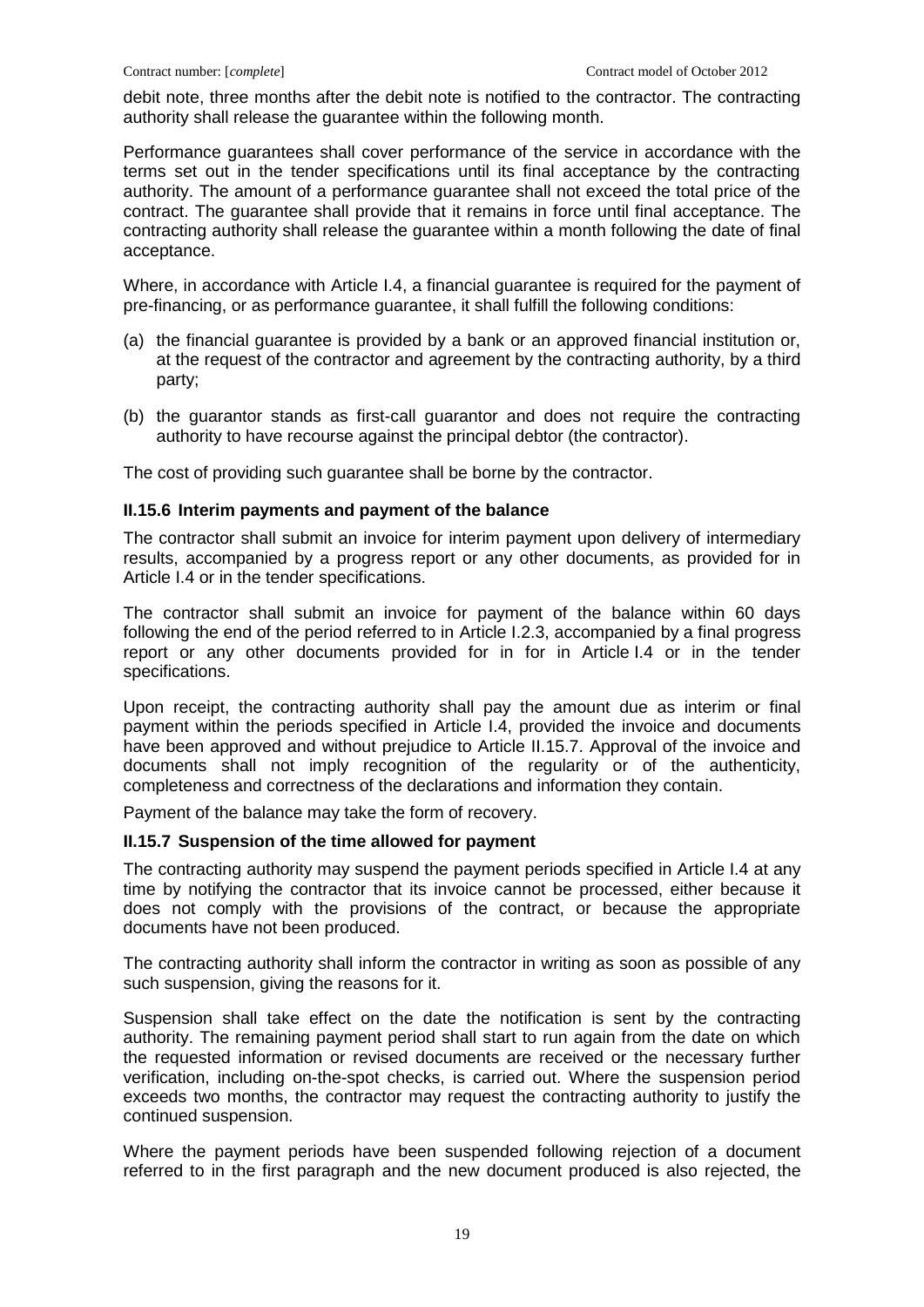contracting authority reserves the right to terminate the contract in accordance with Article II.14.1(c)*.*

## **II.15.8. Interest on late payment**

On expiry of the payment periods specified in Article I.4, and without prejudice to Article II.15.7, the contractor is entitled to interest on late payment at the rate applied by the European Central Bank for its main refinancing operations in Euros (the reference rate), plus eight points. The reference rate shall be the rate in force on the first day of the month in which the payment period ends, as published in the C series of the *Official Journal of the European Union*.

The suspension of the payment periods in accordance with Article II.15.7 may not be considered as a late payment.

Interest on late payment shall cover the period running from the day following the due date for payment up to and including the date of actual payment as defined in Article II.15.1.

However, when the calculated interest is lower than or equal to EUR 200, it shall be paid to the contractor only upon request submitted within two months of receiving late payment.

## **ARTICLE II.16 - REIMBURSEMENTS**

- **II.16.1** Where provided by the special conditions or by the tender specifications, the contracting authority shall reimburse the expenses which are directly connected with execution of the tasks on production of original supporting documents, including receipts and used tickets, or failing that, on production of copies or scanned originals, or on the basis of flat rates.
- **II.16.2** Travel and subsistence expenses shall be reimbursed, where appropriate, on the basis of the shortest itinerary and the minimum number of nights necessary for overnight stay at the destination.
- **II.16.3** Travel expenses shall be reimbursed as follows:
- (a) travel by air shall be reimbursed up to the maximum cost of an economy class ticket at the time of the reservation;
- (b) travel by boat or rail shall be reimbursed up to the maximum cost of a first class ticket;
- (c) travel by car shall be reimbursed at the rate of one first class rail ticket for the same journey and on the same day;

In addition, travel outside Union territory shall be reimbursed provided the contracting authority has given its prior written consent.

- **II.16.4** Subsistence expenses shall be reimbursed on the basis of a daily subsistence allowance as follows:
- (a) for journeys of less than 200 km for a return trip, no subsistence allowance shall be payable;
- (b) daily subsistence allowance shall be payable only on receipt of supporting documents proving that the person concerned was present at the destination;
- (c) daily subsistence allowance shall take the form of a flat-rate payment to cover all subsistence expenses, including meals, local transport which includes transport to and from the airport or station, insurance and sundries;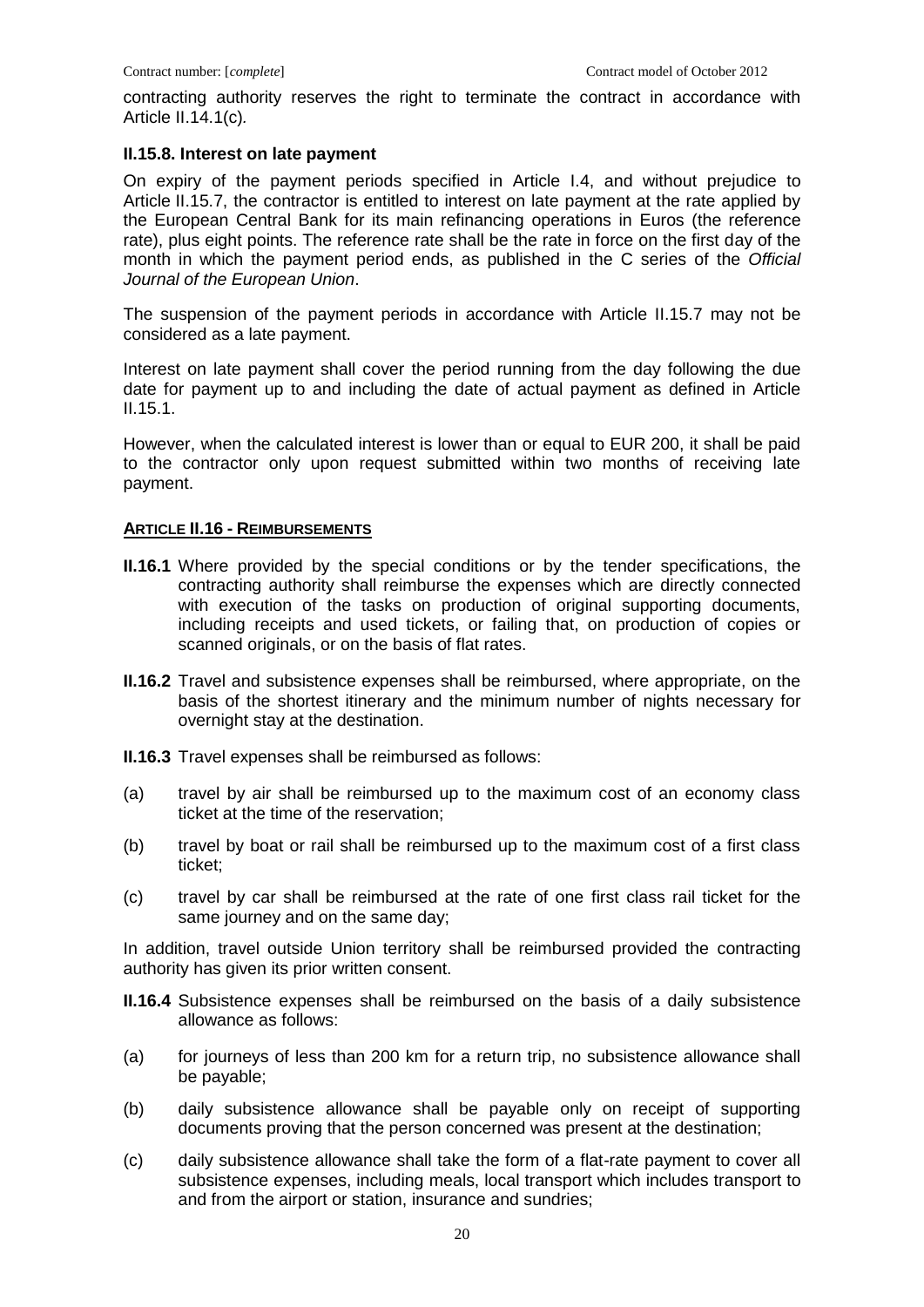- (d) daily subsistence allowance shall be reimbursed at the flat rates specified in Article I.3;
- e) accommodation shall be reimbursed on receipt of supporting documents proving the necessary overnight stay at the destination, up to the flat-rate ceilings specified in Article I.3.
- **II.16.5** The cost of shipment of equipment or unaccompanied luggage shall be reimbursed provided the contracting authority has given prior written authorisation.
- **II.16.6** Conversion between the euro and another currency shall be made as specified in Article II.5.2.

## **ARTICLE II.17 – RECOVERY**

- **II.17.1** If an amount is to be recovered under the terms of the contract, the contractor shall repay the contracting authority the amount in question according to the terms and by the date specified in the debit note.
- **II.17.2** If the obligation to pay the amount due is not honoured by the date set by the contracting authority in the debit note, the amount due shall bear interest at the rate indicated in Article II.15.8. Interest on late payments shall cover the period from the day following the due date for payment, up to and including the date when the contracting authority receives full payment of the amount owed.

Any partial payment shall first be entered against charges and interest on late payment and then against the principal amount.

**II.17.3** If payment has not been made by the due date, the contracting authority may, after informing the contractor in writing, recover the amounts due by offsetting them against any amounts owed to the contractor by the Union or by the European Atomic Energy Community or by calling in the financial guarantee, where provided for in Article I.4.

### **ARTICLE II.18 – CHECKS AND AUDITS**

**II.18.1** The contracting authority and the European Anti-Fraud Office may check or have an audit on the performance of the contract. It may be carried out either directly by its own staff or by any other outside body authorised to do so on its behalf.

Such checks and audits may be initiated during the performance of the contract and during a period of five years which starts running from the date of the payment of the balance.

The audit procedure shall be deemed to be initiated on the date of receipt of the relevant letter sent by the contracting authority. Audits shall be carried out on a confidential basis.

- **II.18.2** The contractor shall keep all original documents stored on any appropriate medium, including digitised originals when they are authorised by national law and under the conditions laid down therein, for a period of five years which starts running from the date of payment of the balance.
- **II.18.3** The contractor shall allow the contracting authority's staff and outside personnel authorised by the contracting authority the appropriate right of access to sites and premises where the contract is performed and to all the information, including information in electronic format, needed in order to conduct such checks and audits. The contractor shall ensure that the information is readily available at the